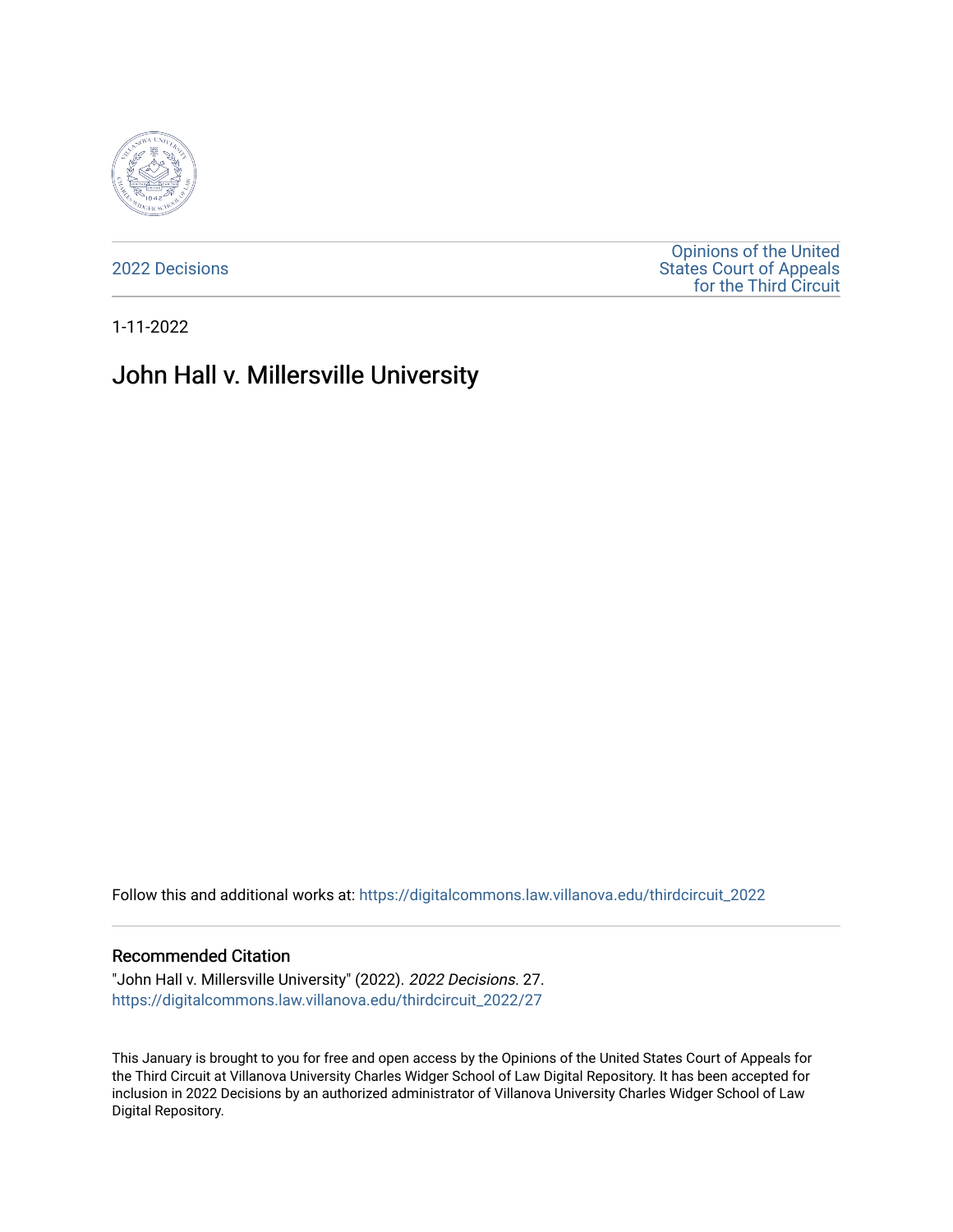#### **PRECEDENTIAL**

# UNITED STATES COURT OF APPEALS FOR THE THIRD CIRCUIT

\_\_\_\_\_\_\_\_\_\_

## No. 19-3275 \_\_\_\_\_\_\_\_\_\_

JOHN J. HALL; JEANETTE A. HALL, as administrators and personal representatives of the Estate of Karlie A. Hall, and in their own right as decedent's heirs-at-law, Appellants

v.

MILLERSVILLE UNIVERSITY; SARA WIBERG, individually and as an employee of Millersville University; ACACIA NATIONAL FRATERNITY; ACACIA FRATERNITY CHAPTER NUMBER 84; COLIN HERBINE, individually and as an agent of Acacia Fraternity Chapter No. 84; JACK MILITO, individually and as an agent of Acacia Fraternity Chapter No. 84; NICHOLAS HENCH, individually and as an agent of Acacia Fraternity Chapter No. 84; SEAN EBERT, individually and as an agent of Acacia Fraternity Chapter No. 84; NIGALE QUILES, individually and as an agent of Acacia Fraternity Chapter No. 84; JOHN DOES #1-5, individually and as an agents of Acacia Fraternity Chapter No. 84

On Appeal from the United States District Court

\_\_\_\_\_\_\_\_\_\_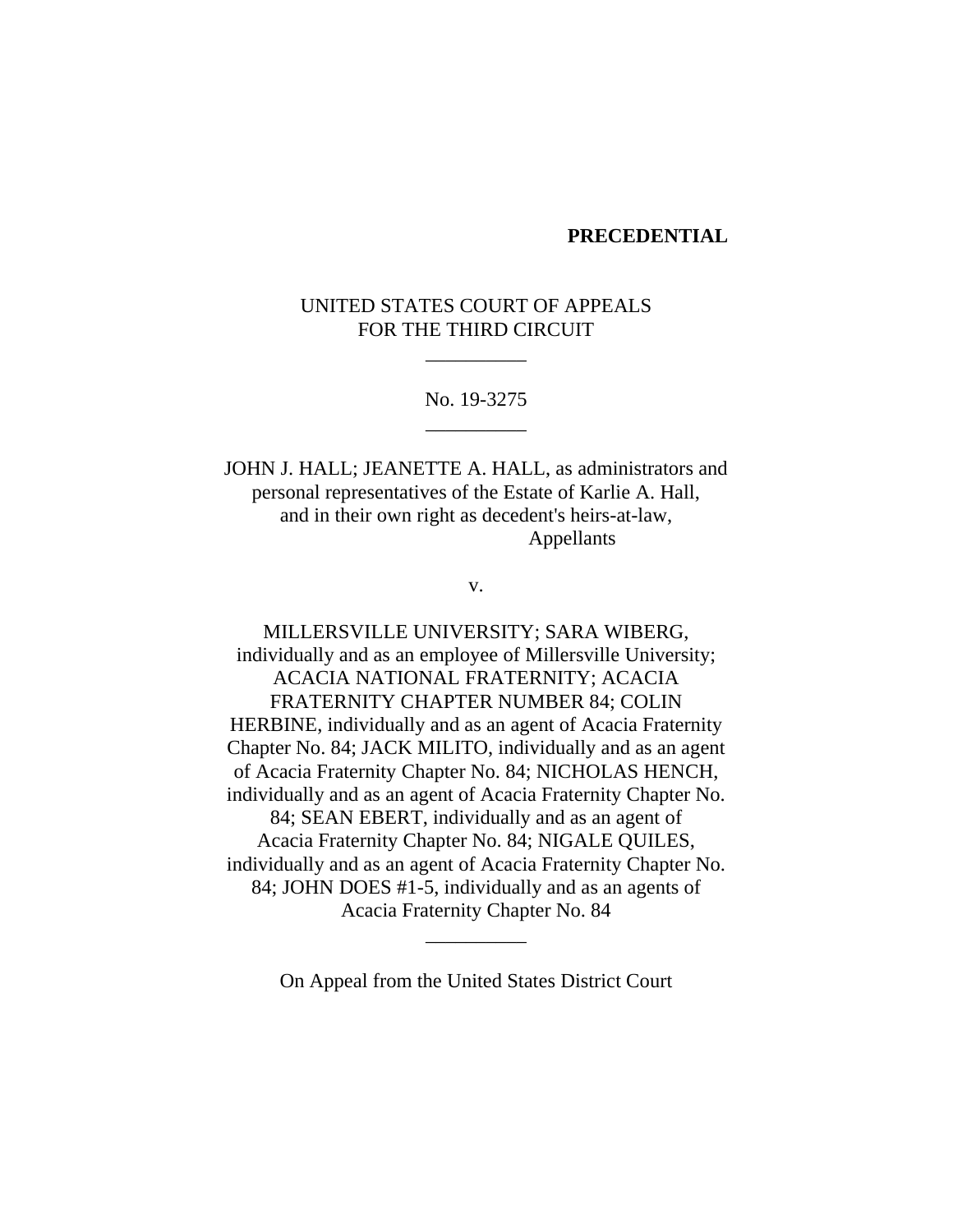for the Eastern District of Pennsylvania

(District Court Civil No. 5-17-cv-00220) District Judge: Honorable Edward G. Smith

Argued October 14, 2021

# BEFORE: SHWARTZ, NYGAARD, and FISHER, *Circuit Judges*

(Filed: January 11, 2022)

Brian D. Kent M. Stewart Ryan Laffey Bucci & Kent 1100 Ludlow Street, Suite 301 Philadelphia, PA 19107

*Counsel for Appellants*

James P. Davy [Argued] P.O. Box 15216 Philadelphia, PA 19125

*Counsel for Appellant Jeanette A. Hall*

Josh Shapiro, Attorney General Claudia M. Tesoro [Argued] Office of Attorney General of Pennsylvania 1600 Arch Street, Suite 300 Philadelphia, PA 19103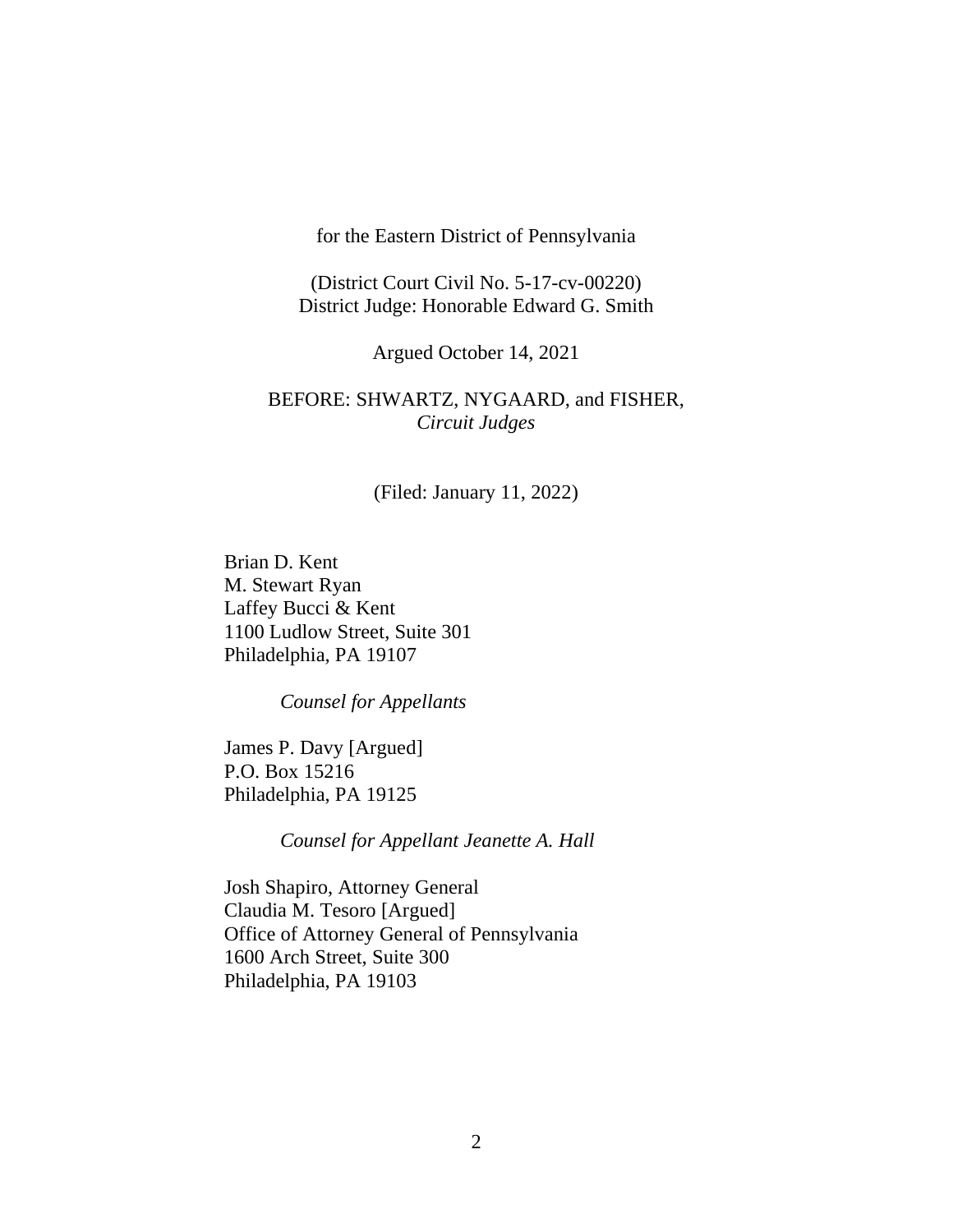Kevin R. Bradford Stephen R. Kovatis Office of Attorney General of Pennsylvania 21 South 12th Street, 3rd Floor Philadelphia, PA 19107

*Counsel for Appellees*

Margaret H. Zhang Women's Law Project 125 South 9th Street, Suite 300 Philadelphia, PA 19107

*Counsel for Amicus Appellants*

# OPINION OF THE COURT \_\_\_\_\_\_\_\_\_\_

\_\_\_\_\_\_\_\_\_\_

NYGAARD, *Circuit Judge.*

John and Jeanette Hall ("the Halls") sued Millersville University ("Millersville") under Title IX after their daughter, Karlie Hall, was murdered in her dorm room by her boyfriend, Gregorio Orrostieta. Despite finding genuine issues of material fact for each element of the Halls' Title IX claim, the District Court granted summary judgment in Millersville's favor, holding that Millersville lacked notice it could face liability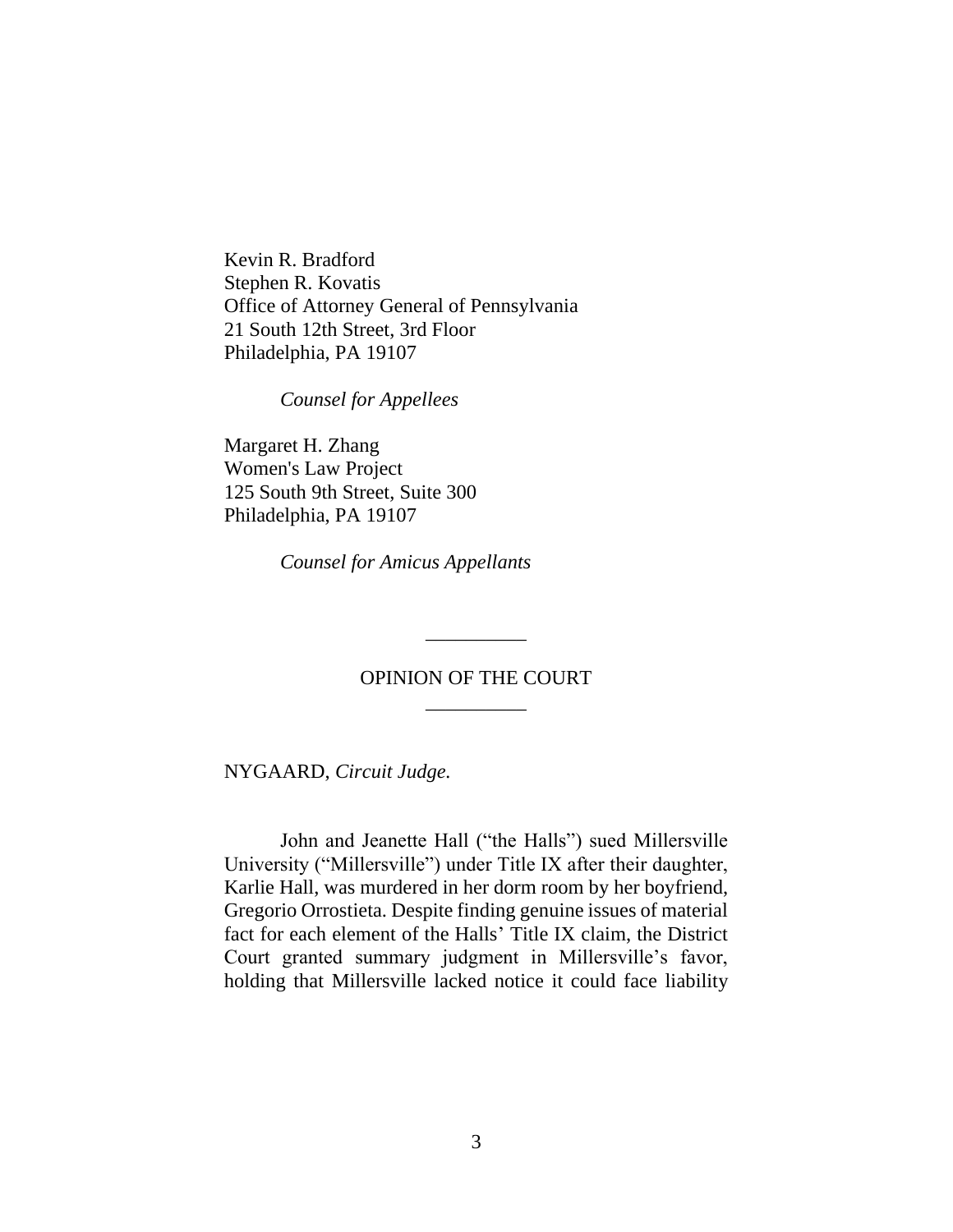under Title IX for the actions of a non-student guest. The Halls appeal, and this Court must now consider whether Millersville had adequate notice it could be liable under Title IX for its deliberate indifference to known sexual harassment perpetrated by a non-student guest. We hold Millersville had such notice.

Title IX's plain terms notify federal funding recipients that they may face monetary liability for intentional violations of the statute. Moreover, it is an intentional violation of Title IX's terms for a funding recipient to act with deliberate indifference to known sexual harassment where the recipient exercises substantial control over the context in which the harassment occurs and the harasser, even if they are a third party. Given this framework, we conclude the text of Title IX provides Millersville and other federal funding recipients with adequate notice. We must therefore reverse and remand. Nevertheless, because we agree with the District Court that genuine issues of material fact exist for each element of the Halls' Title IX claim, we will affirm the District Court's order to the extent it holds these factual disputes preclude summary judgment in Millersville's favor.

# **I. BACKGROUND**

Because this case is fact-laden, we must encumber the reader with much detail.

#### *A. Origins of Karlie's Relationship with Orrostieta*

Karlie Hall began dating Orrostieta around March of 2014, while Karlie was a senior in high school. The two continued dating through the summer of 2014, and by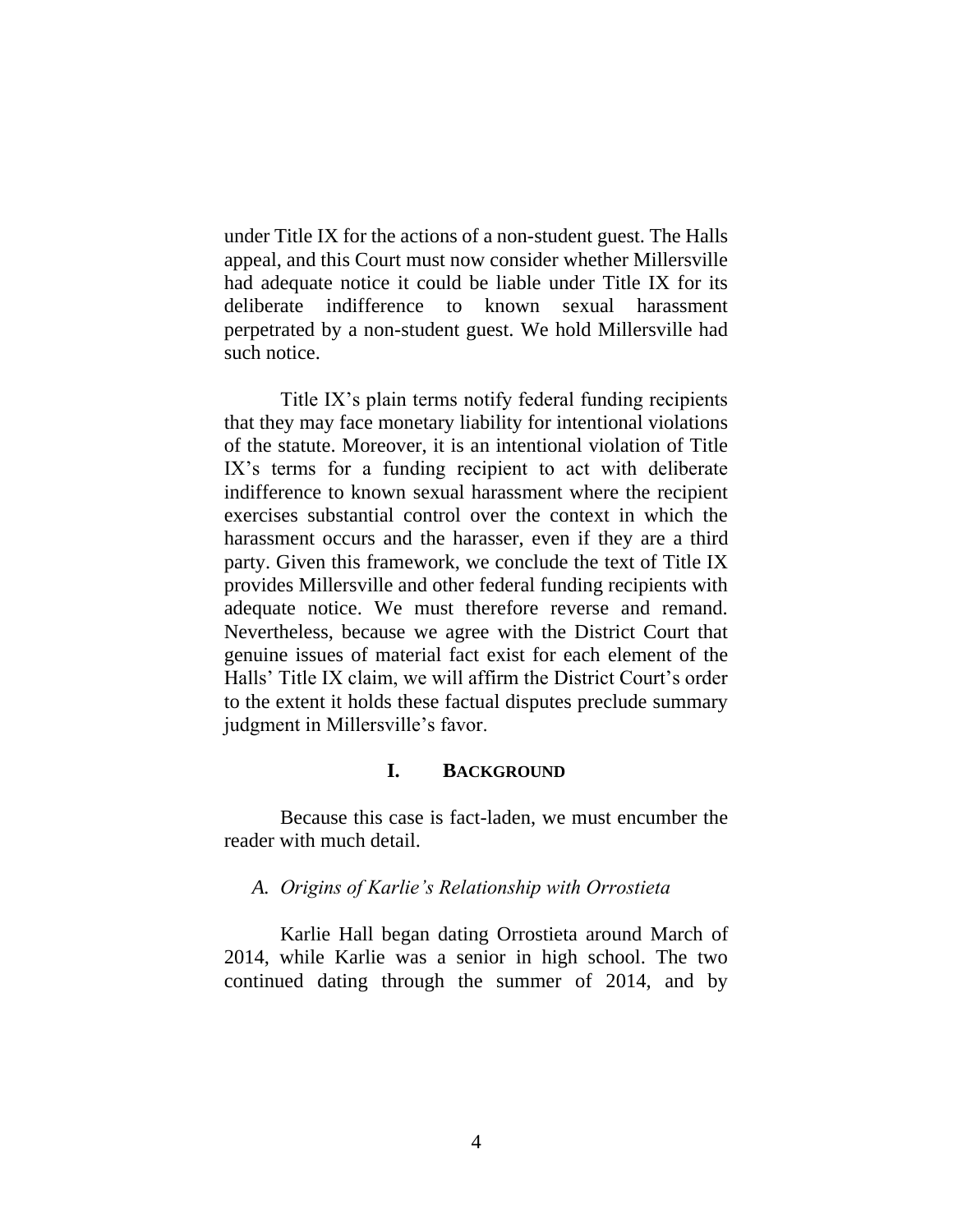summer's end Orrostieta was visiting Karlie daily and would often spend the night with Karlie in her room. At that time, Karlie lived with her mother, Jeanette, and her twin sister, Kristen, at Jeanette Halls' home.

During this period, and while at Jeanette's home, Orrostieta exhibited abusive behavior towards Karlie. On one occasion, Kristen overheard Karlie yell "you hit me" back at Orrostieta after he had screamed at Karlie while she showered. Joint Appendix at 11, 151, 158. Additionally, during a party thrown at Jeanette's home, Kristen heard banging coming from a room Karlie and Orrostieta were locked in, though the two eventually came out as if nothing had happened.

In August of 2014, Karlie and Kristen enrolled in Millersville and moved from their mother's home into their respective dormitories, with Karlie living in Bard Hall and Kristen in Gaige Hall. While at Millersville, Karlie maintained her relationship with Orrostieta and often invited him into Bard Hall as her guest. On occasion, Karlie would bring Orrostieta into Bard Hall through a rear entrance that she and her roommate, Tina Flexer, both found convenient.

# *B. October 4th -5 th Incident of Dating Violence*

As Karlie's first semester at Millersville continued, so too did Orrostieta's visits, and his abuse.<sup>1</sup> On October  $4<sup>th</sup>$ ,

<sup>1</sup> Orrostieta exhibited abusive behavior towards Karlie, as well as Karlie's friends, prior to the October 4<sup>th</sup> incident in Karlie's dorm room. In September of 2014, Orrostieta destroyed one of Karlie's stuffed animals in an argument. Also on October 4<sup>th</sup>, after losing track of Karlie at a party, Orrostieta grabbed Tina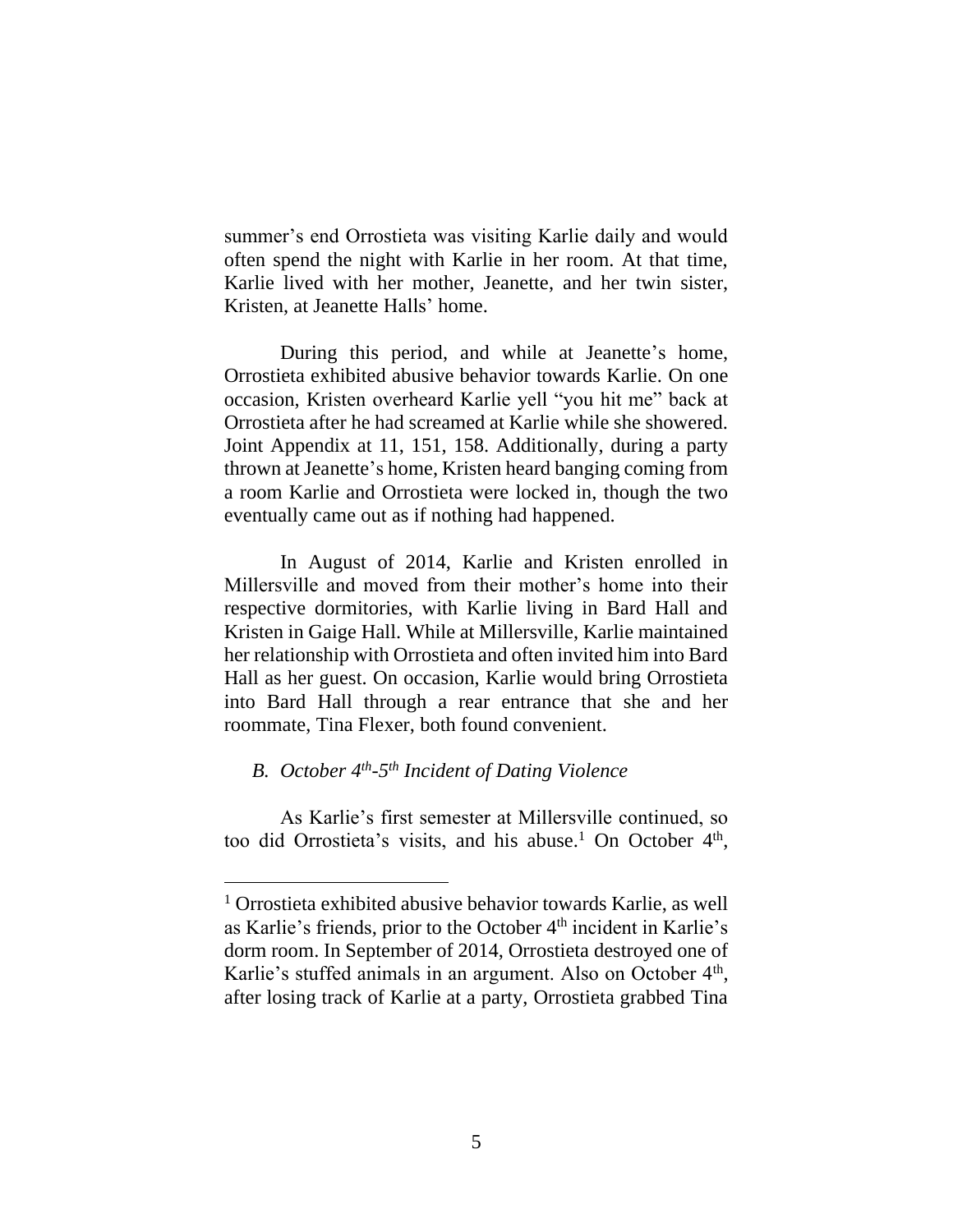2014, the day after Karlie and Kristin's  $18<sup>th</sup>$  birthday, Orrostieta visited and stayed with Karlie in the room she shared with Tina Flexer. That night, Karlie and Orrostieta went to a party with Flexer, though Flexer left early and went back to Bard Hall. When Karlie and Orrostieta returned in the early hours of October 5<sup>th</sup>, Flexer noticed that Karlie had been crying. Later that night, Flexer approached Karlie in the hallway outside their dorm room and Karlie explained she had been crying because she had been in a verbal fight with Orrostieta. Sara Wiberg, the resident assistant for Karlie's floor, also noticed Karlie's crying and questioned Flexer about Karlie in the hallway. As Wiberg spoke with Flexer, the two heard rustling sounds coming from inside Karlie's room and eventually heard Karlie scream "ow." Joint Appendix at 12, 152, 160, 165. Wiberg then knocked on Karlie's door, which Orrostieta answered.

When Orrostieta opened the door, Karlie was in bed with her back to Wiberg. Wiberg then spoke with Orrostieta about Karlie's yell and the rustling noises. Although Orrostieta was not direct in his responses, he admitted things between him and Karlie "got a little physical" when he attempted to force himself into her bed. Joint Appendix at 12-13, 153, 160, 166. Orrostieta then exited Karlie's room and waited in the hallway while Wiberg went in to check on Karlie. Once in the room, Wiberg saw Karlie had been crying and that her face was red and puffy. Karlie informed Wiberg that she wanted Orrostieta to leave but did not say much else. Wiberg then left Karlie's room.

Flexer by her shoulders, threatened her, and forcefully shook her while demanding to know Karlie's location.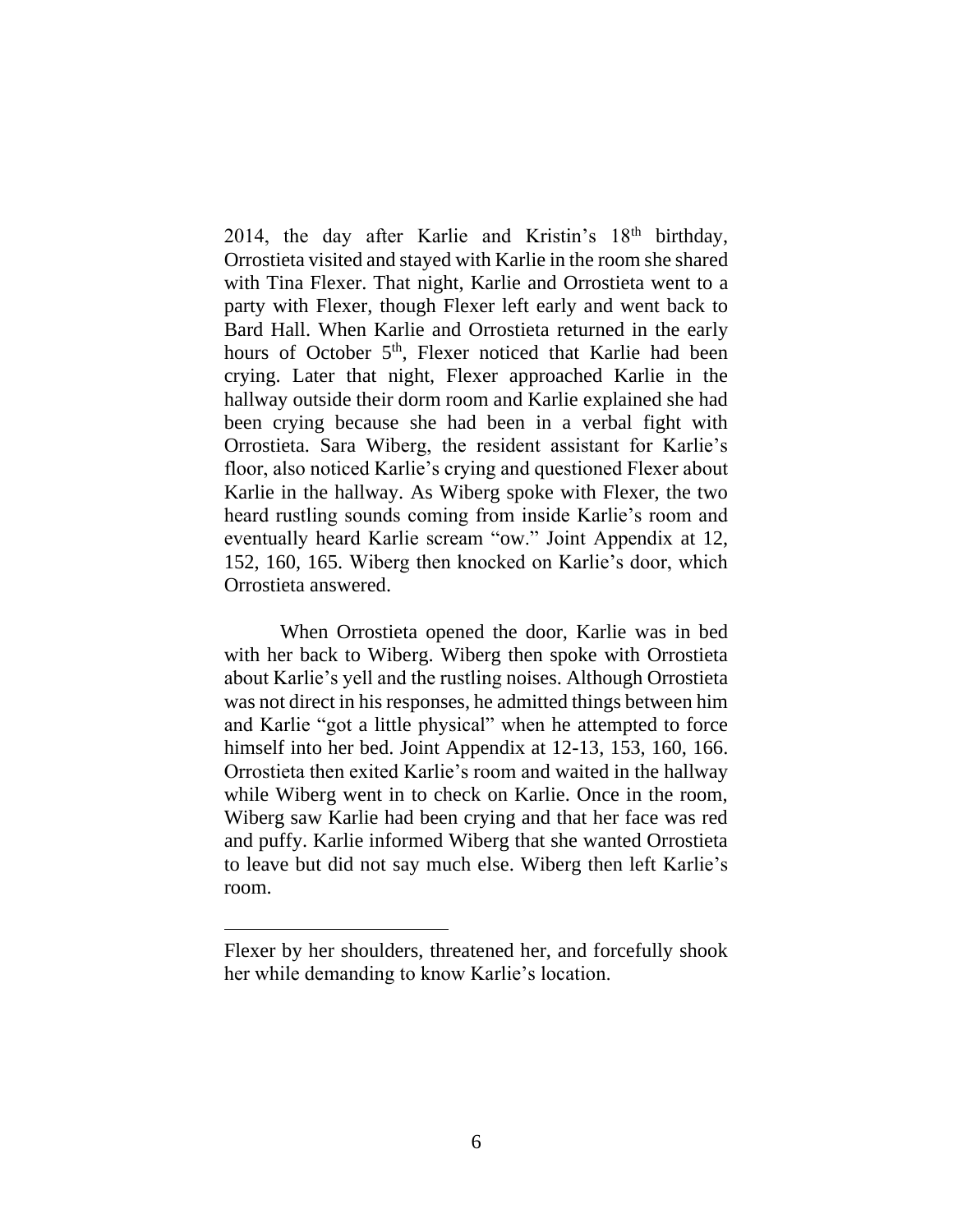Once outside, Orrostieta begged Wiberg to stay on campus. At that time, Millersville had a policy that if a student no longer wants their guest on campus, the guest must leave. Wiberg thus had Orrostieta gather his things from Karlie's room and go with her to another resident assistant's room, where Wiberg and the other resident assistant reiterated Millersville's guest policy to Orrostieta and ultimately decided to call Millersville University Police to assist in his removal.

After receiving a call about a subject refusing to leave campus, Millersville police officer Brian Liddick arrived at Bard Hall. Once there, Liddick spoke with Orrostieta, who Wiberg recalls was "very persistent on not leaving" and "still very upset." Joint Appendix at 13, 153, 161, 166. Orrostieta explained to Liddick that he had not touched or hit Karlie, and that he did not have a ride home. Liddick then contacted Orrostieta's friend to arrange for a pickup and drove Orrostieta to a nearby gas station. Despite taking notes on his interactions with Wiberg and Orrostieta, Liddick did not create an incident report immediately after dropping off Orrostieta. Liddick's incident report for this event was made on February 11, 2015, at the direction of a supervisor in the wake of Karlie's murder.

Following Orrostieta's removal from campus, Wiberg repeatedly returned to Karlie's room to check on Karlie. At one point in the evening, Flexer recalls Wiberg observing Karlie's injury and getting an ice pack for Karlie's face. After she finished checking on Karlie, Wiberg drafted an incident report pursuant to her duties as a resident assistant and to fulfil her obligations under Millersville's Title IX policy, which required that a report be made after observing an incident of domestic or dating violence. Wiberg's report included a general description of the events that transpired between Karlie and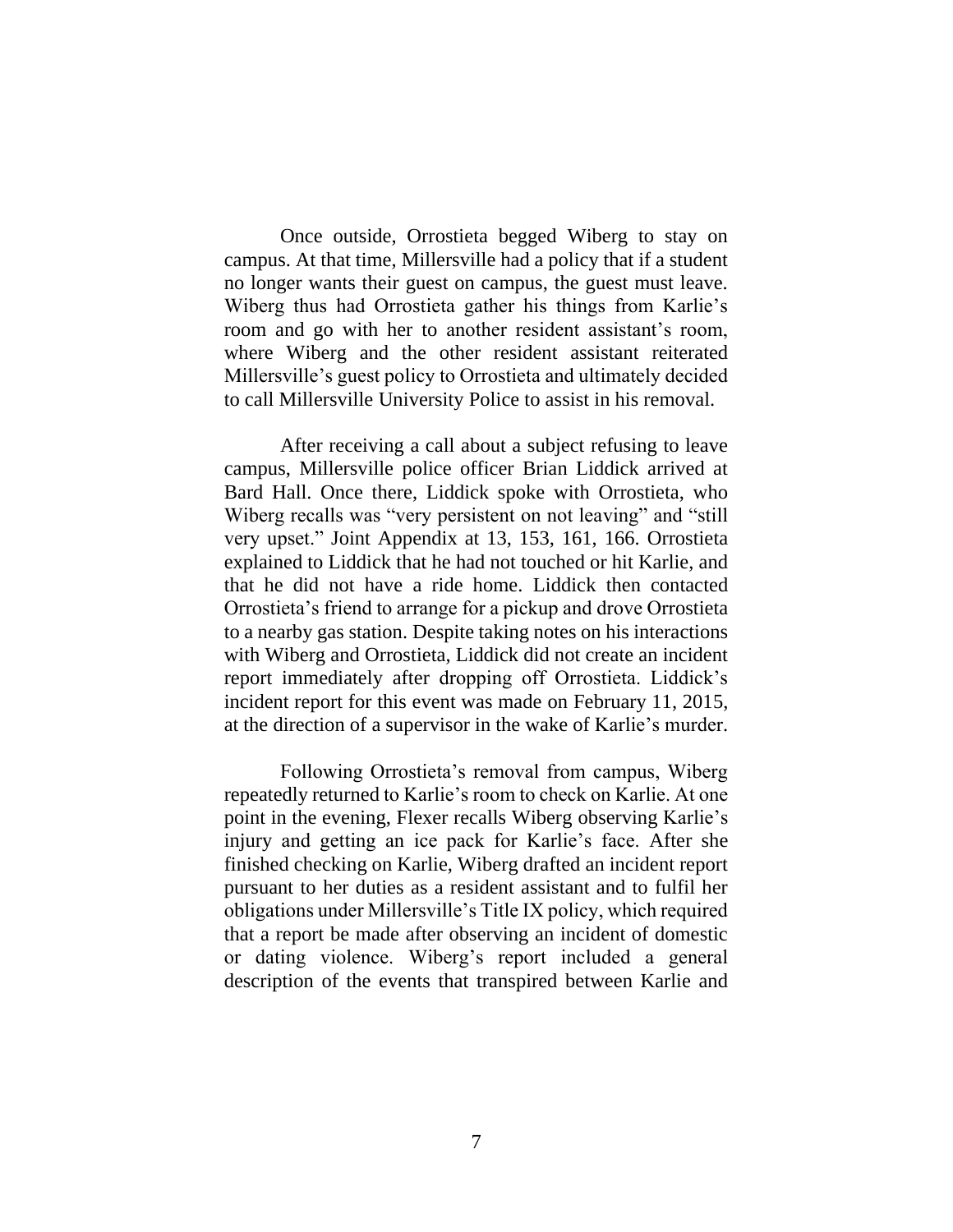Orrostieta between the evening of October  $4<sup>th</sup>$  and early morning hours of October 5<sup>th</sup>. Wiberg's incident report was received by Ron Wiafe, Millersville's Assistant Director of Judicial Affairs and Deputy Title IX Coordinator, as well as Alison Sehl, the Area Coordinator at Millersville. Wiafe looked over Wiberg's report and then filed it away. Sehl did not forward Wiberg's report and did not discuss it with anyone until after Karlie's murder.

After Wiberg left, Flexer returned to the dorm room and spoke with Karlie alone. Karlie initially kept her back to Flexer, but Flexer eventually noticed that "there was something weird with her eye" because it "was really red." Joint Appendix at 13-14, 154, 161. When Flexer asked her what happened, Karlie stated Orrostieta had pressed the heel of his hand on Karlie's eye and had pushed her down into a pillow. Flexer doubted this story and believed that Orrostieta had hit Karlie, rather than merely pushed her. For that reason, the next day Flexer called her mother, Renea Flexer, and described Karlie's injury and what she had observed between Karlie and Orrostieta. Renea then called Millersville University Police, Millersville counseling department, and Alison Sehl to report Karlie's domestic assault and black eye. Each time Renea called she was told that nothing could be done without a complaining witness.

Karlie tried to hide her injury from others in the week following the October  $4<sup>th</sup>$  incident. During that week, Karlie avoided her sister Kristen, she rarely left her room, and she missed class.

*C. Karlie and Orrostieta's Relationship post October 4th and Karlie's Murder*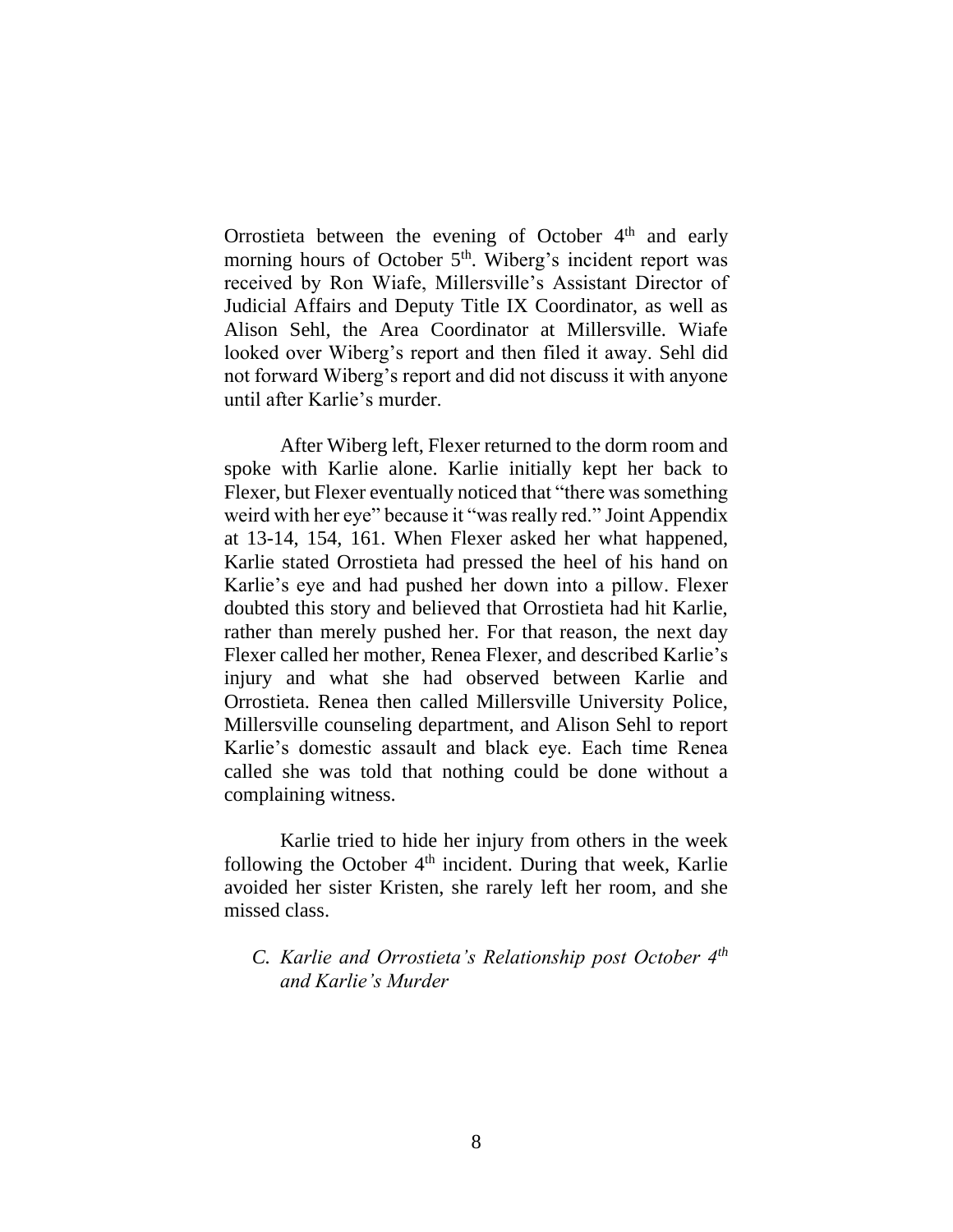In the aftermath of the October  $4<sup>th</sup>$  incident, Karlie and Orrostieta's relationship was "on again, off again." Joint Appendix at 155, 162. They were still dating as of Thanksgiving 2014, and Orrostieta lived with Karlie at Jeanette Hall's house while Karlie was there during her winter break. At some point during this winter break, Karlie and Orrostieta returned to her dorm room in Bard Hall and were discovered by Wiberg. Although Karlie was allowed to be at Bard Hall, Millersville policy did not allow dorm room guests over winter break, and so Wiberg had Orrostieta removed.

At the end of the break, Karlie returned to Millersville to begin her second semester. Shortly thereafter, on February 7 th, 2015, Karlie attended an Acacia fraternity party with Orrostieta and a group of friends. Karlie and Orrostieta fought during the party, though they later returned to her room in Bard Hall together. After Karlie and Orrostieta returned, other residents of Bard Hall heard the sounds of furniture moving in Karlie's room, as well as the sound of a female voice screaming for help. In response to these sounds, Wiberg knocked on Karlie's door but heard nothing and did not further pursue the matter. That night Orrostieta killed Karlie through "strangulation and multiple traumatic injuries," and potentially sexually assaulted her. Joint Appendix at 16, 157, 163-64. After police investigation, Orrostieta was arrested and later convicted of third-degree murder.

### *D. Relevant Millersville Policies*

Throughout Karlie's enrollment, Millersville maintained a Title IX Policy. This policy covered all areas of Millersville operations, programs, and sites, and included the conduct of employees, students, visitors/third parties, and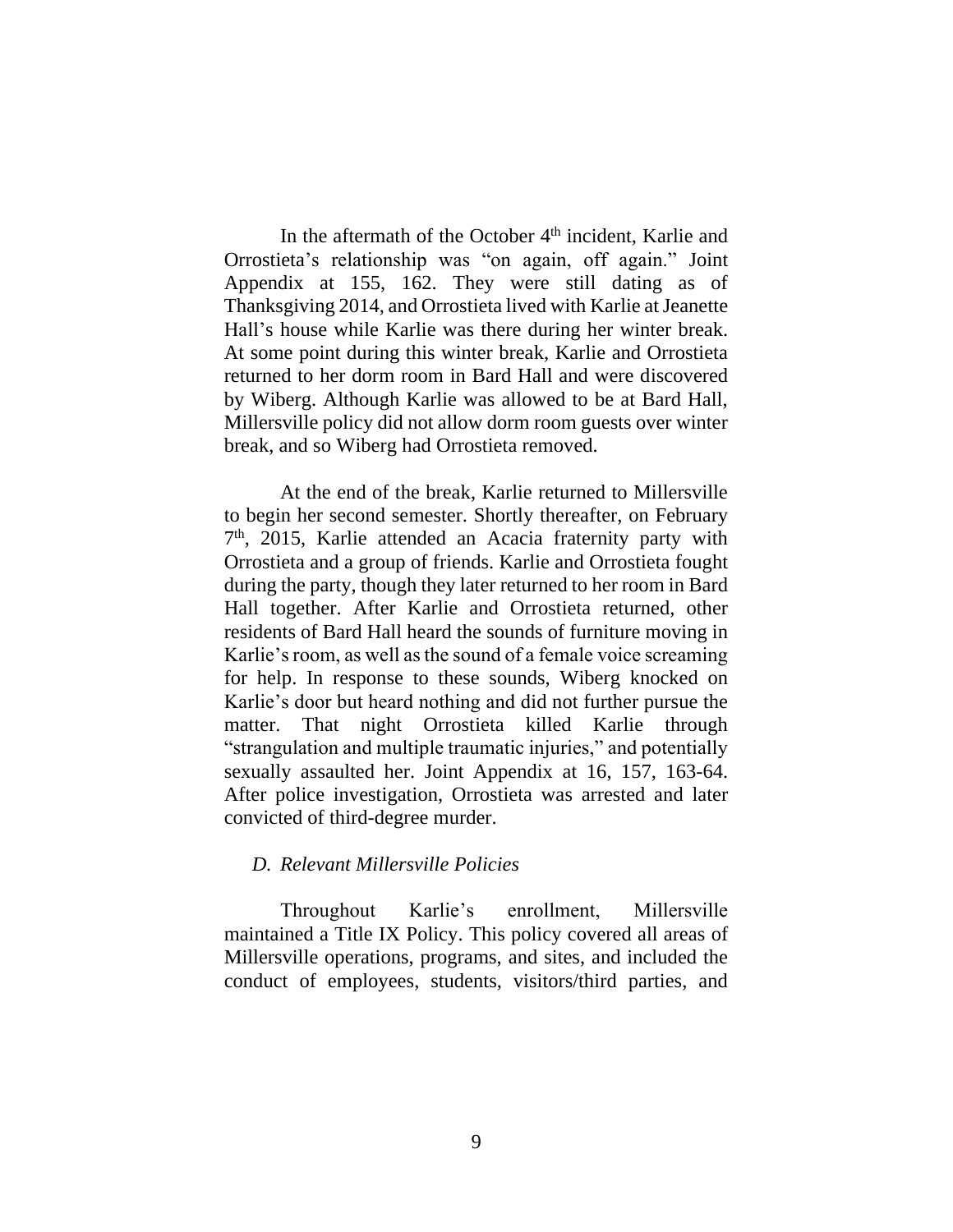applicants. This policy defined sexual misconduct to include dating and domestic violence, and any conduct constituting sexual misconduct under this policy was considered a violation of Title IX.

Pursuant to Millersville's Title IX Policy, any Deputy Title IX Coordinator or Area Coordinator was required to report any instance of sexual misconduct to the Title IX Coordinator or other designated employee and ensure that the report was actually received. Under this policy, Wiafe and Sehl, as Deputy Title IX Coordinator and Area Coordinator, respectively, were thus required to forward Wiberg's report to Millersville's Title IX Coordinator and ensure its receipt. Neither did so. Millersville's Title IX Policy also required that victims of domestic or dating violence on campus be contacted by someone at Millersville. Karlie was not contacted by someone at Millersville after Wiberg's report of the October 4 th incident.

Outside of its Title IX Policy, Millersville also maintained policies for controlling who was allowed on its campus. For example, Millersville had a guest policy that required overnight guests, such as Orrostieta, to check in with a student employee at the entrance of any dormitory, sign a logbook, and leave a form of identification during their stay. The same guest policy also stated that no individual guest was permitted to stay in a dormitory for more than three consecutive days, or eight total days in one month. Millersville also controlled who entered its residence halls by limiting access to those with a student identification card and by requiring that visitors and students not assigned to a designated residence hall be escorted by a valid resident. Additionally, Millersville had the ability to issue "No Trespass Orders,"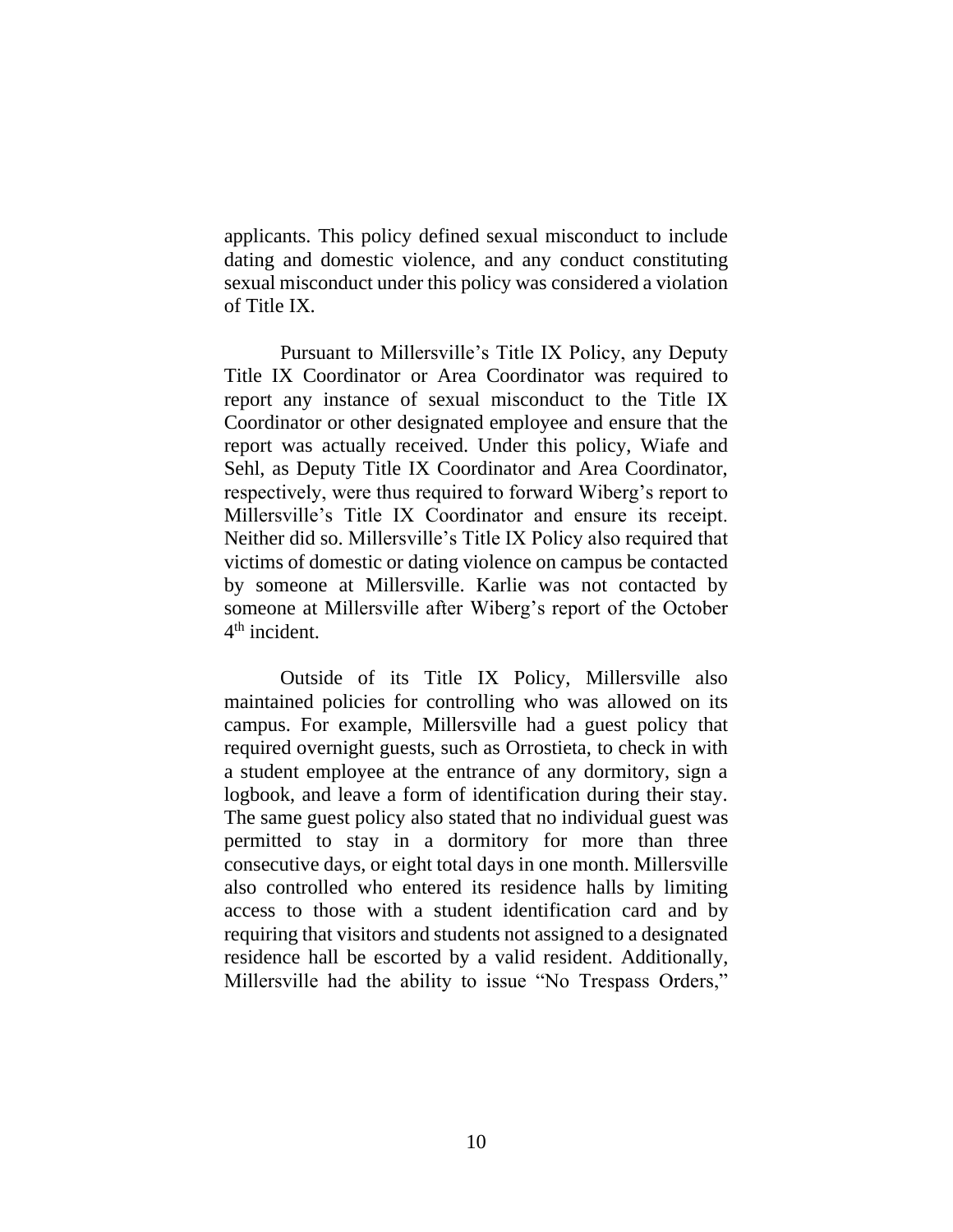which would ban individuals from being on Millersville's campus.

### **II. JURISDICTION & STANDARD OF REVIEW**

The District Court had subject-matter jurisdiction under 28 U.S.C. § 1331. We have appellate jurisdiction under 28 U.S.C. § 1291.

Our review of the District Court's grant of summary judgment is plenary. *Dempsey v. Bucknell Univ.*, 834 F.3d 457, 467 (3d Cir. 2016). Moreover, our review of the District Court's legal rulings is *de novo*. *Shelton v. Bledsoe*, 775 F.3d 554, 559 (3d Cir. 2015). In reviewing the summary judgment record, we apply the same standard as the District Court. *Id*. To prevail on a motion for summary judgment, the moving party must demonstrate "that there is no genuine dispute as to any material fact and the movant is entitled to judgment as a matter of law." Fed R. Civ. P. 56(a). Because the Halls were the nonmoving party, we must review the record in the light most favorable to them and draw all reasonable inferences in their favor. *Shelton*, 775 F.3d at 559.

### **III. DISCUSSION**

#### *A. Notice of Liability*

The first issue we must address is whether, as a matter of law, Millersville could not be held liable under Title IX because it lacked notice that its deliberate indifference to sexual harassment perpetrated by a non-student guest could result in Title IX liability.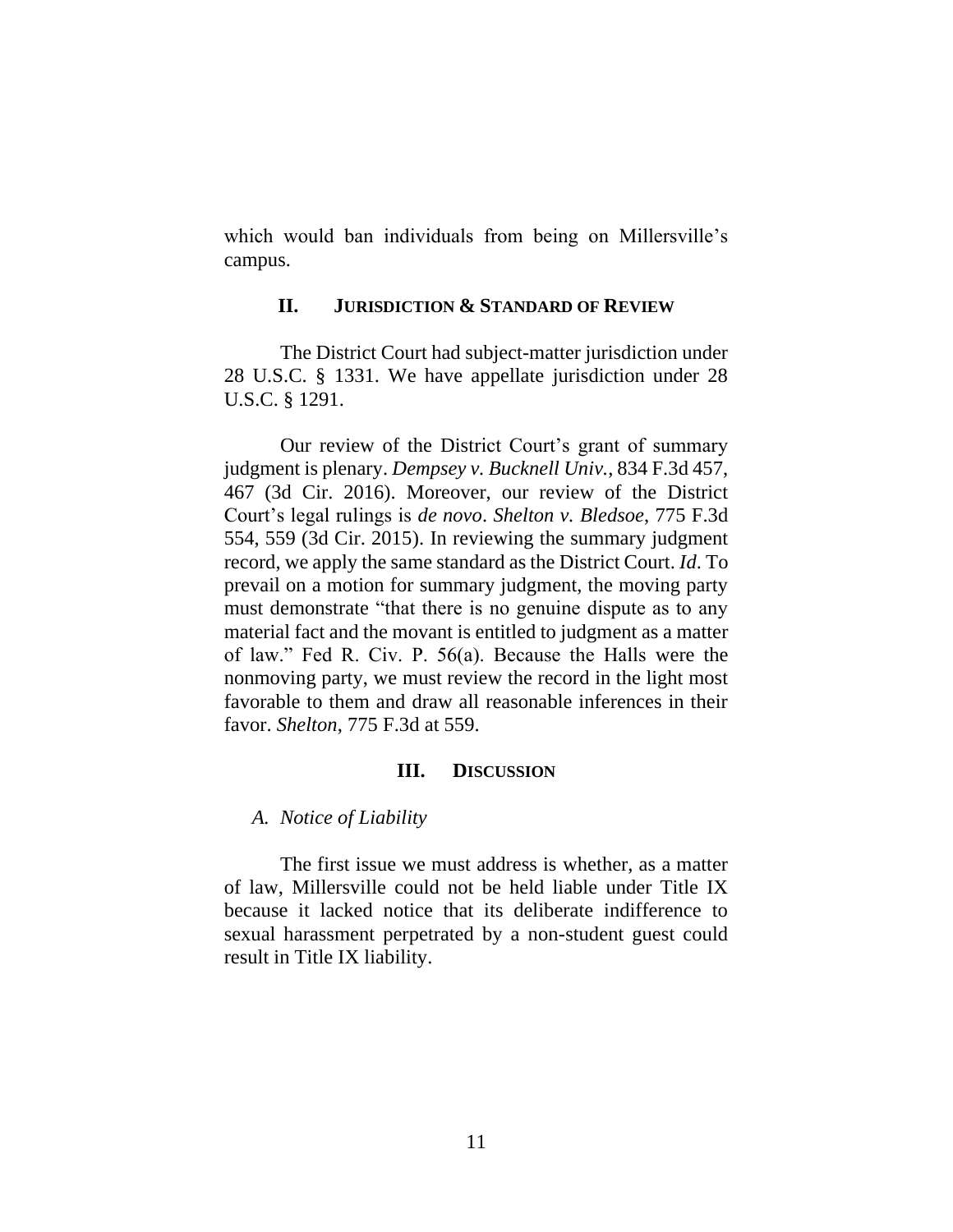The District Court determined Millersville lacked the requisite notice because neither this Court nor the Supreme Court had extended Title IX liability to situations in which a federal funding recipient was deliberately indifferent to sexual harassment committed by a student's non-student guest. In reaching this holding, the District Court reviewed Title IX's regulatory scheme, state common law, and Title IX guidance materials published by the Office for Civil Rights. The District Court found that, at most, these materials "put educational institutions on notice that they face potential liability for the misconduct of their students or other parties whom they play a critical role in connecting with the student, *e.g.*, a work-study program, a student loan agency, or a school-invited athlete or speaker." Joint Appendix at 57. As Orrostieta was a nonstudent guest invited by Karlie and not by Millersville, however, the District Court concluded these materials did not provide Millersville with sufficient notice to support a cause of action under Title IX.

On appeal, Millersville maintains the District Court correctly decided this issue because no court has extended Title IX liability to instances of sexual harassment committed by a student's non-student guest, and neither Title IX nor any administrative guidance materials contemplate Title IX liability for the same. The Halls, on the other hand, contend the District Court's holding was error. They argue the Supreme Court has already established that federal funding recipients such as Millersville could face Title IX liability for their deliberate indifference to harassment committed by third parties, so long as the recipient has control over the harasser and context of harassment. The Halls thus maintain the District Court erred by categorically rejecting liability because of Orrostieta's status as a non-student guest, rather than analyzing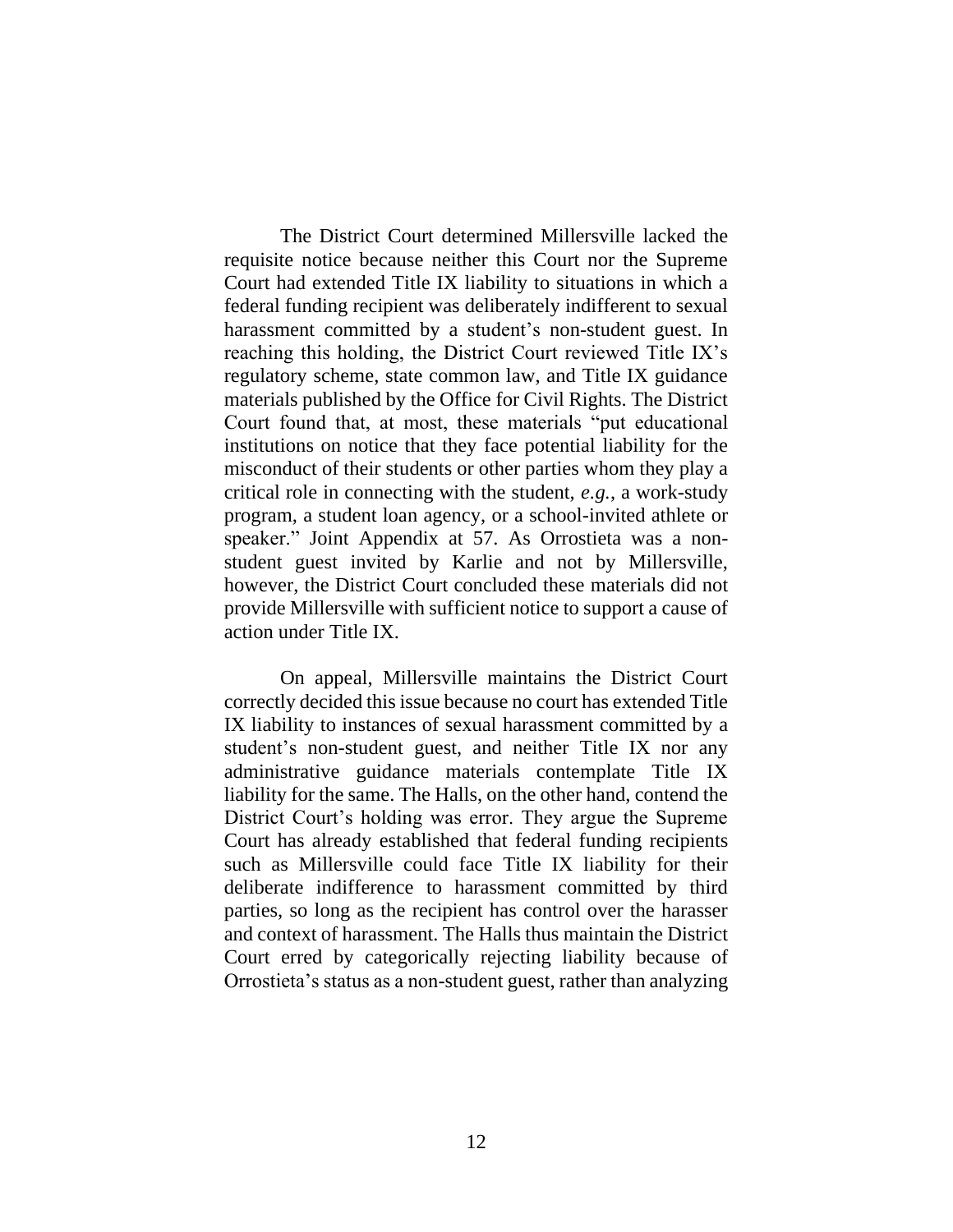Millersville's control over both Orrostieta and the context of Karlie's harassment. After a careful review of the record, precedent, and the parties' briefing, we agree with the Halls.

Title IX provides that "[n]o person in the United States shall, on the basis of sex, be excluded from participation in, be denied the benefits of, or be subjected to discrimination under any education program or activity receiving Federal financial assistance." 20 U.S.C. § 1681(a). To enforce this prohibition on intentional sex-based discrimination, the Supreme Court has recognized that Title IX implies a private right of action and that monetary damages are available in such suits. *Jackson v. Birmingham Bd. of Educ.*, 544 U.S. 167, 173 (2005); *see Franklin v. Gwinnett Cnty. Pub. Schs.*, 503 U.S. 60, 76 (1992). Because Title IX is legislation enacted pursuant to Congress's authority under the spending clause, however, "private damages actions are available only where recipients of federal funding had adequate notice that they could be liable for the conduct at issue." *Davis ex rel. v. Monroe Cnty. Bd. of Educ.*, 526 U.S. 629, 640 (1999). "When Congress enacts legislation under its spending power, that legislation is 'in the nature of a contract: in return for federal funds, the States agree to comply with federally imposed conditions.'" *Jackson*, 544 U.S. at 181- 82 (quoting *Pennhurst State Sch. and Hosp. v. Halderman*, 451 U.S. 1, 17 (1981)). Where the State is unaware of the conditions or unable to ascertain what is expected of it, there can be no knowing acceptance. *Pennhurst*, 451 U.S. at 17. Accordingly, if the federal funding recipient lacks notice it could be held liable for certain conduct, an implied right of action under Title IX will not lie under *Pennhurst*.

*Pennhurst's* notice requirement "does not bar a private damages action under Title IX where the funding recipient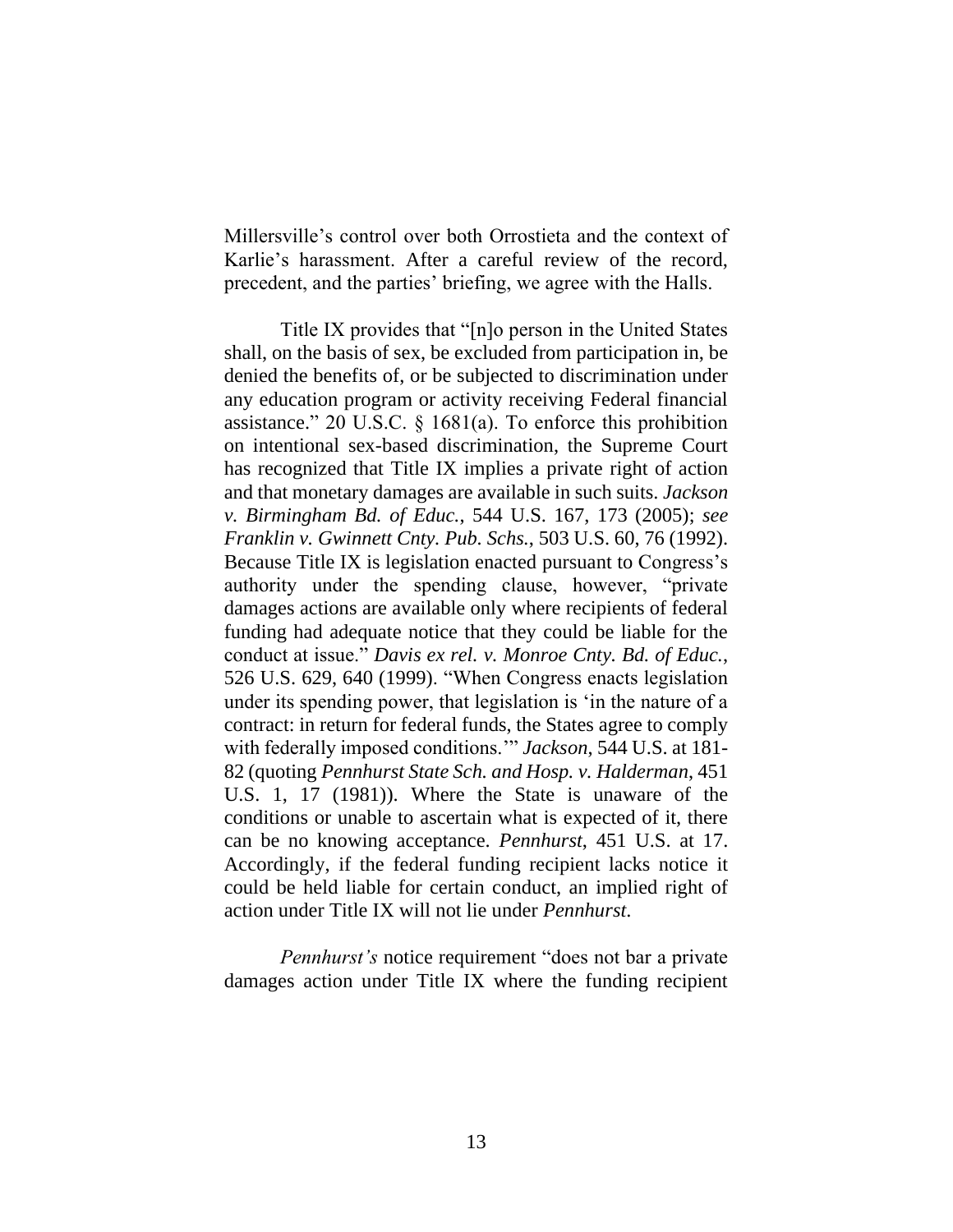engages in intentional conduct that violates the clear terms of the statute." *Davis*, 526 U.S. at 642. This is because Title IX's plain language unquestionably places a duty on funding recipients to not discriminate based on sex, and as such, the text of Title IX gives recipients notice that intentional discrimination will result in liability under the statute. *Franklin*, 503 U.S. at 74-75; *see also Jackson*, 544 U.S. at 182. It is for this reason that the Supreme Court has, throughout its Title IX jurisprudence, rejected arguments that *Pennhurst* bars a particular plaintiff's cause of action after finding that a funding recipient's conduct constituted an intentional violation of Title IX.

Take *Gebser*, for example, where the Supreme Court dealt with whether an implied right of action for monetary damages under Title IX could lie for a teacher's sexual harassment of a student. *Gebser v. Lago Vista Indep. Sch. Dist.*, 524 U.S. 274, 277 (1998). There, the appellant argued that federal funding recipients could be subject to monetary liability under Title IX for their employees' sexual harassment under theories of *respondeat superior* and constructive notice. *Id.* at 282-83. The Supreme Court rejected these arguments under *Pennhurst*, however, noting that "[i]f a school district's liability for a teacher's sexual harassment rests on principles of constructive notice or *respondeat superior*, it will likewise be the case that the recipient of funds was unaware of the discrimination." *Id*. at 287. Without awareness or actual knowledge of discrimination, the funding recipient could not have intentionally violated the clear terms of Title IX, and thus the terms of Title IX could not have provided adequate notice. *Id*. at 288. That said, the Supreme Court determined that a private right of action for monetary damages under Title IX based on a teacher's sexual harassment could lie, albeit in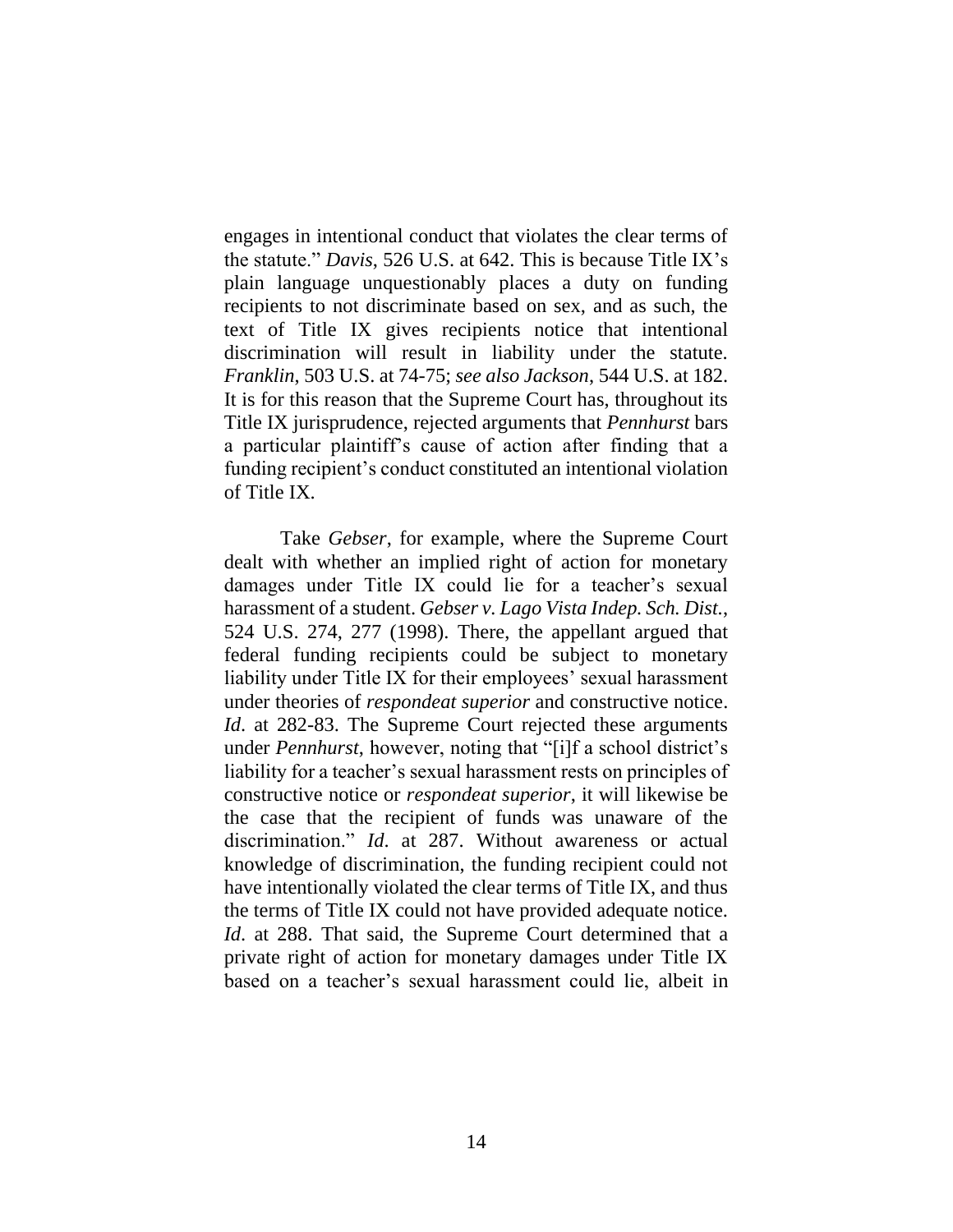limited circumstances where the funding recipient was aware of the discrimination, had authority to address it, but remained deliberately indifferent. *Id*. at 290-91. When these circumstances were present, the Court found, a funding recipient intentionally acted in violation of Title IX's terms. *Id.*; *see also Davis*, 526 U.S. at 642-43 (explaining the Supreme Court's holding in *Gebser*).

Next, in *Davis*, the Supreme Court held that *Pennhurst*  did not bar a plaintiff's cause of action for a funding recipient's deliberate indifference to student-on-student sexual harassment. *Davis*, 526 U.S. at 639-44. On appeal, the funding recipient argued that *Pennhurst* barred such a cause of action because Title IX provided no notice that funding recipients could face monetary liability for harm arising from student-onstudent harassment. *Id*. at 640. The Supreme Court disagreed. *Id.* at 640-649. Tracing its Title IX jurisprudence, the Supreme Court reiterated that *Pennhurst* did not bar a private damages action under Title IX where the funding recipient engages in intentional conduct that violates the clear terms of the statute. *Id*. at 642 (citing *Franklin*, 503 U.S. at 74-75). Thus, to determine whether the *Pennhurst* notice requirement applied in *Davis*, the Supreme Court had to ascertain whether the funding recipient's conduct—deliberate indifference to known studenton-student harassment—constituted an intentional violation of Title IX. *Id*. at 643. The Supreme Court found that it did, but only in limited circumstances where the recipient had control over the harasser and the context of harassment. *Id.* at 645. This control was necessary because without it a funding recipient's deliberate indifference could not "subject" its students to harassment in violation of Title IX's plain terms. *Id*. at 643-46. Ultimately, then, because the Supreme Court determined that the funding recipient's alleged deliberate indifference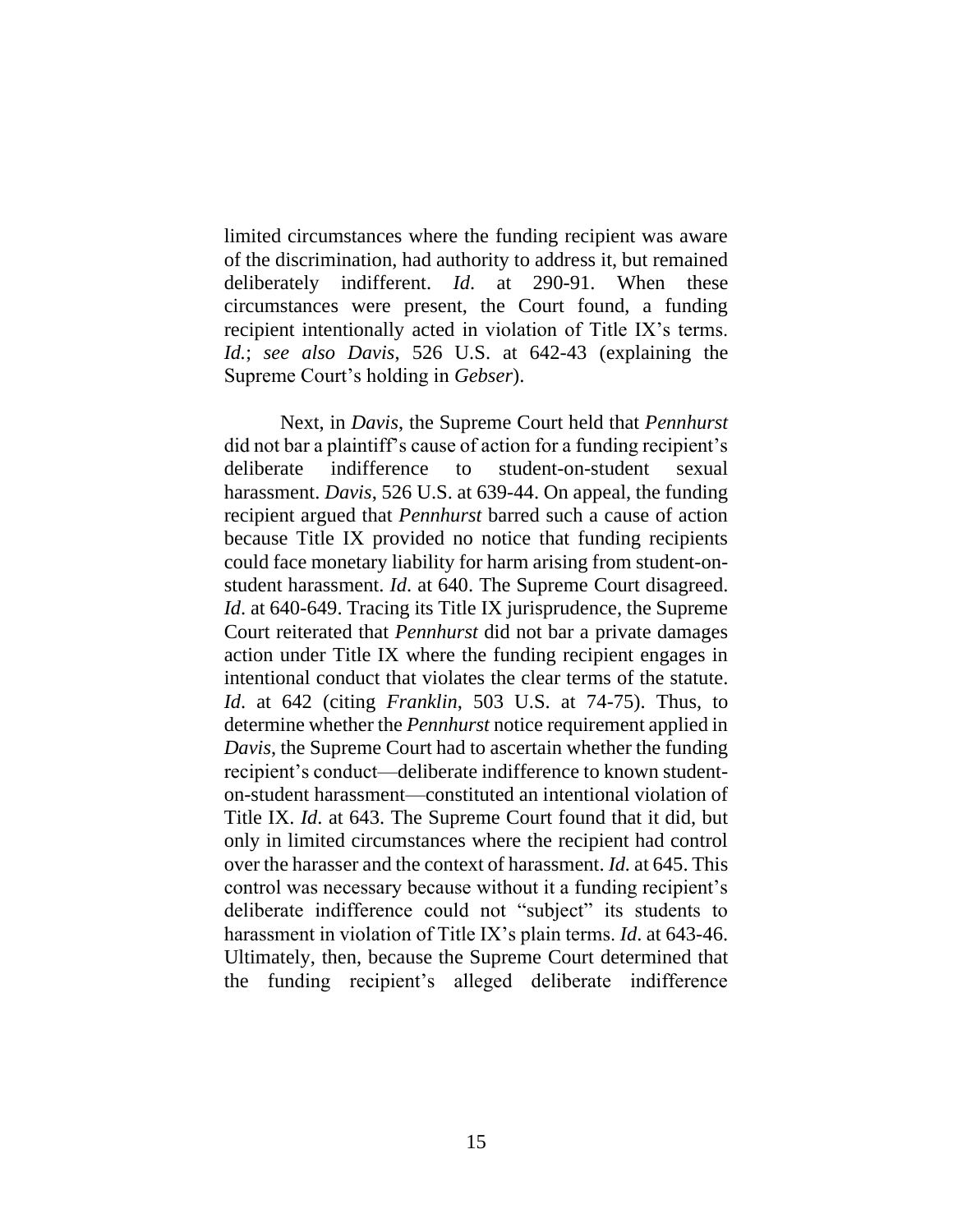constituted an intentional violation of Title IX's terms, the Court determined that *Pennhurst* did not apply and that the recipient had adequate notice of liability. *Id*.

Lastly, in *Jackson* the Supreme Court held that *Pennhurst* did not bar a plaintiff's Title IX claim for retaliation because the defendant's conduct constituted an intentional violation of Title IX's terms. *Jackson*, 544 U.S. at 183. Much like the funding recipient in *Davis*, the recipient in *Jackson*  argued that *Pennhurst* precluded liability for a retaliation claim since the recipient lacked notice it could be held liable for retaliating against those who complain of Title IX violations. *Id*. at 182. And much like in *Davis*, the Supreme Court disagreed. *Id*. Because retaliation is "intentional conduct that violates the clear terms of the statute," *Pennhurst* did not apply as "Title IX itself therefore supplied sufficient notice." *Id*. at 183.

Against this backdrop, and for the reasons we set forth herein, we conclude that the District Court erred in holding that Millersville lacked adequate notice of liability that it could be held monetarily liable under Title IX for its deliberate indifference to a nonstudent's conduct. The Supreme Court made clear in *Davis* that a funding recipient may be liable for acts of sexual harassment by individuals other than students. 526 U.S. at 643-46. Though *Davis* concerned only deliberate indifference to known student-on-student harassment, the Court's holding was not based upon the classification of the harasser as a student, guest, or other type of third party. *See also Simpson v. Univ. of Colorado Boulder*, 500 F.3d 1170 (10th Cir. 2007) (nonstudent football recruits). Instead, the Court's focus was on whether the funding recipient had control over the harasser and the context of the harassment since the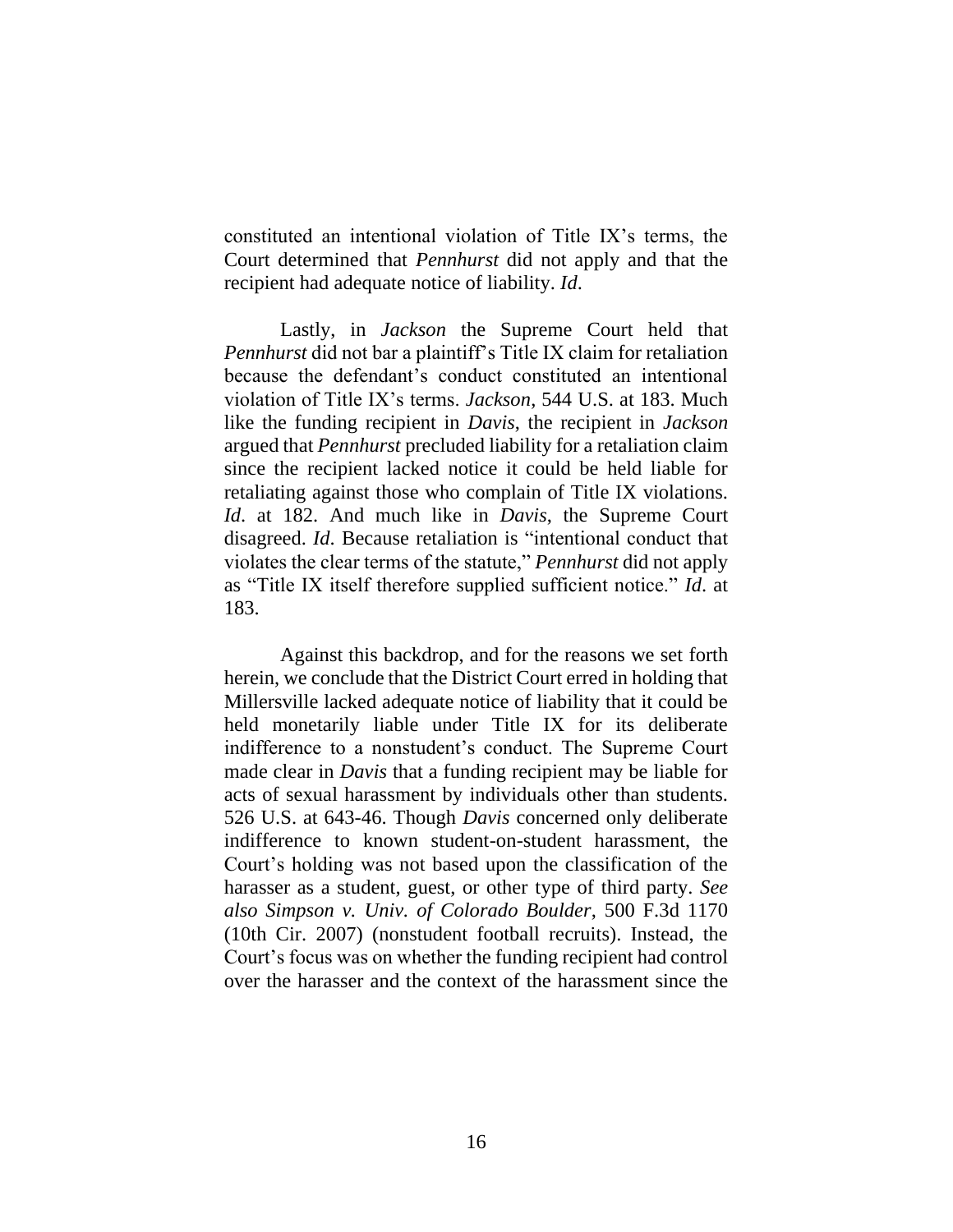funding recipient can only "subject" students to discrimination under Title IX if it has control over the harasser and remains deliberately indifferent to the harasser's actions. *Davis*, 526 U.S. at 644-46.

The record shows that Millersville knew, and intended, for its Title IX policies to apply to nonstudents. Millersville's 2014 Title IX policy, which was in place while Karlie was enrolled, defined sexual misconduct to include sexual assault and intimate partner/dating violence, and also required that incidents of sexual misconduct be reported to Millersville's Title IX Coordinator. More importantly, as admitted by Millersville's corporate designee, this policy "cover[ed] all areas of University operations, programs, sites, and include[d] the conduct of employees, students, visitors/third parties, and applicants." District Court Docket No. 148-20, Deposition of Elizabeth Swantek, 37:5-39:16. Millersville also believed that sexual misconduct as defined in its 2014 Title IX policy violated Title IX. Millersville's own Title IX policy thus contemplated Title IX liability could result from the actions of third parties such as "visitors" like Orrostieta. Although we do not rely on Millersville's 2014 Title IX policy for our holding or as an indicium of congressional notice, "we do find support for our reading of Title IX in the fact that [Millersville itself] rendered an analogous interpretation." *Davis*, 526 U.S. at 647.

We find additional support for our holding in the same Office for Civil Rights guidance materials considered by the District Court. Throughout, the Office for Civil Rights explains that sexual harassment by third parties could result in liability. *See e.g.*, Office for Civil Rights; Sexual Harassment Guidance: Harassment of Students by School Employees, Other Students, or Third Parties, 62 Fed. Reg. 12034-01 (Mar. 13, 1997) ("The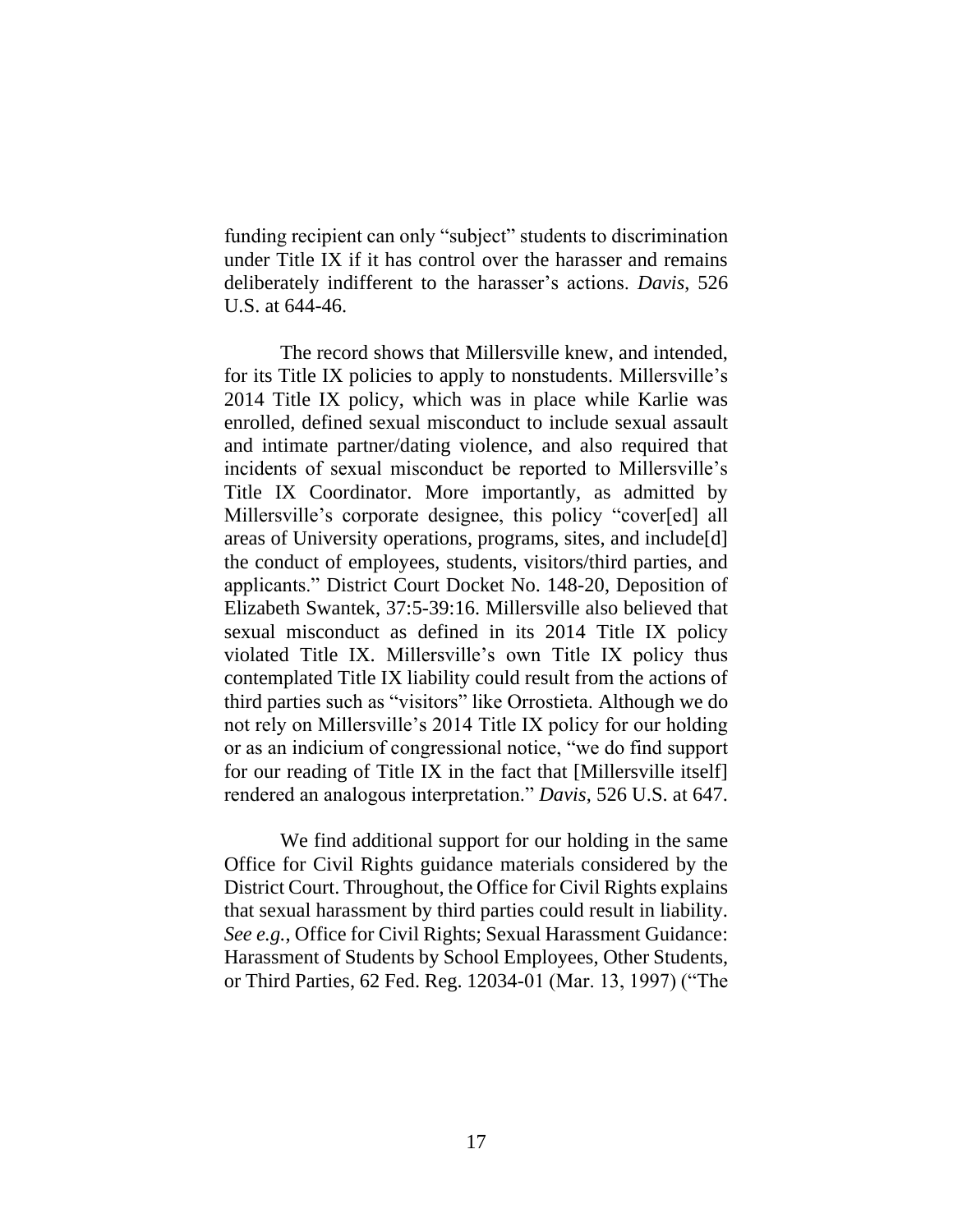Office for Civil Rights has long recognized that sexual harassment of students engaged in by school employees, other students, or third parties, is covered by Title IX."); *id*. at 12038 ("Sexually harassing conduct . . . by an employee, by another student, or by a third party. . . ."); *id*. at 12039 ("Title IX protects any 'person' from sex discrimination; accordingly both male and female students are protected from sexual harassment engaged in by a school's employees, other students, or third parties.").

Despite these clear references to liability resulting from third-party harassment, the District Court focused solely on the section that states "[s]exually harassing conduct of third parties, who are not themselves employees or students at the school (e.g., a visiting speaker or members of a visiting athletic club) can also cause a sexually hostile environment in school programs or activities." *Id*. at 12040. Given this language, the District Court concluded that, at most, funding recipients had notice they could face liability from harassment committed by parties that the university had invited, like a visiting athlete or professor. We believe this reading was error. Because the "visiting speaker or members of a visiting athletic club" language was preceded by an "e.g." it should be read as a list of illustrative examples, not an exhaustive list of all third parties whose harassment creates liability. Antonin Scalia & Bryan A. Garner, Reading Law (2012), at 132; *Andrew M. v. Del. Cnty. Office of Mental Health & Mental Retardation*, 490 F.3d 337, 347 (3d Cir. 2007) ("Clearly this list of examples is not exclusive, hence the 'e.g.'"). The District Court's interpretation of this language is also belied by other sections of the guidance. In the section subtitled "Application of Guidance to Harassment by Third Parties" the Office for Civil Rights notes that "[s]everal commenters stated that it was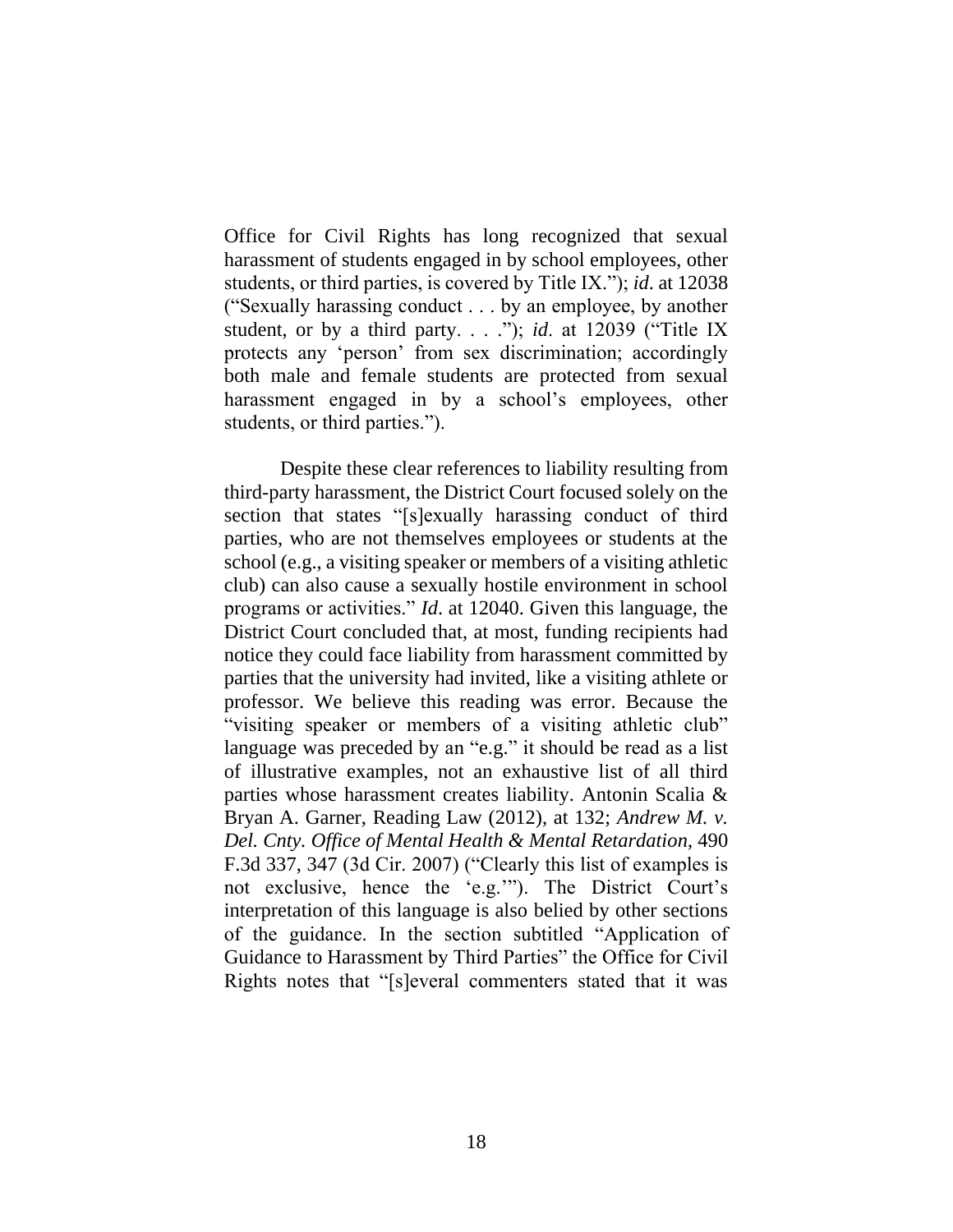unclear whether the Guidance applies if a student alleges harassment by a third party, i.e., by someone who is not an employee at the school." Office for Civil Rights; Sexual Harassment Guidance: Harassment of Students by School Employees, Other Students, or Third Parties, 62 Fed. Reg. at 12036. The Office of Civil Rights addressed these comments, explaining:

> The Guidance clarifies that the principles in the Guidance apply to situations in which, for example, a student alleges that harassment by a visiting professional speaker or members of a visiting athletic team created a sexually hostile environment. . . . The applicable standards have not changed, but the final Guidance clarifies that the same standards also apply *if adults who are not employees or agents of the school engage in harassment of students*.

*Id*. (emphasis added). Although our holding does not depend on these guidance materials, taken together these materials should have given Millersville sufficient notice that third-party harassment fell within the scope of Title IX's proscriptions.

Further support for our holding today can be found in the Title IX decisions of other Circuit Courts of Appeals. While none of our sister circuits have addressed the issue raised on appeal here, they have consistently held that *Pennhurst* does not bar suit when a funding recipient intentionally violates Title IX's plain terms. *See e.g.*, *Parker v. Franklin Cnty. Cmty. Sch. Corp*., 667 F.3d 910, 920-21 (7th Cir. 2012); *Doe v.*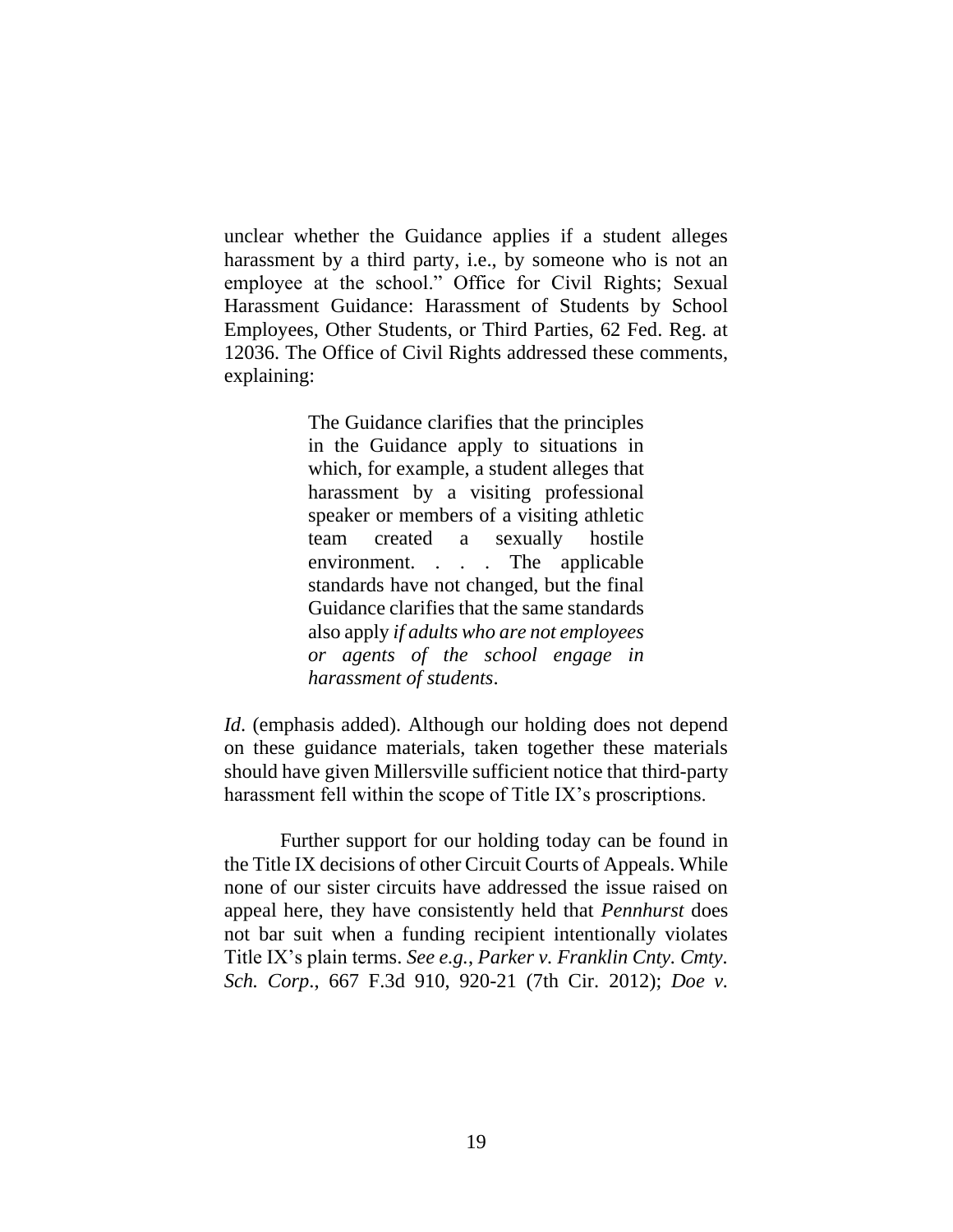*Edgewood Indep. Sch. Dist.*, 964 F.3d 351, 358 (5th Cir. 2020) ("Title IX is contractual in nature, not banning discrimination outright but conditioning an offer of federal funding on a promise by the recipient not to discriminate. Put simply, there are strings attached. And if a school that receives federal funding violates the no sex discrimination condition, it may be held liable for money damages.") (quotations and footnotes omitted). As such, the Title IX decisions of our sister circuits have often analyzed the alleged conduct of funding recipients to determine whether their conduct constitutes an intentional violation of Title IX's terms. *See, e.g.*, *Doe v. Fairfax Cnty. Sch. Bd.*, 10 F.4th 406, 410-412 (4th Cir. 2021) (Wynn, J. concurring) (addressing dissent's argument that *Pennhurst*  barred liability because Title IX did not provide notice of liability for pre-notice sexual harassment, and explaining that a funding recipient's failure to respond after learning of a single incident of sexual assault can "subject" a student to discrimination in violation of Title IX's plain terms, and thus the text of Title IX provided sufficient notice).

As a final note, we write to address Millersville's argument that our holding here will open the floodgates and subject universities to unwarranted liability under Title IX for "anyone's on-campus conduct resulting in the disruption or outright destruction of a student's pursuit of her education." Brief of Appellee at 36. While we recognize that this is a valid policy concern, the Supreme Court's holding in *Davis*  forecloses Millersville's worry. To be liable under Title IX, the university would have to have "substantial control over both the harasser and the context in which the known harassment occurs." *Davis*, 526 U.S. at 645. Moreover, the university would have to know of the harassment and ultimately respond in a manner that is "clearly unreasonable." *Id*. at 648-49. We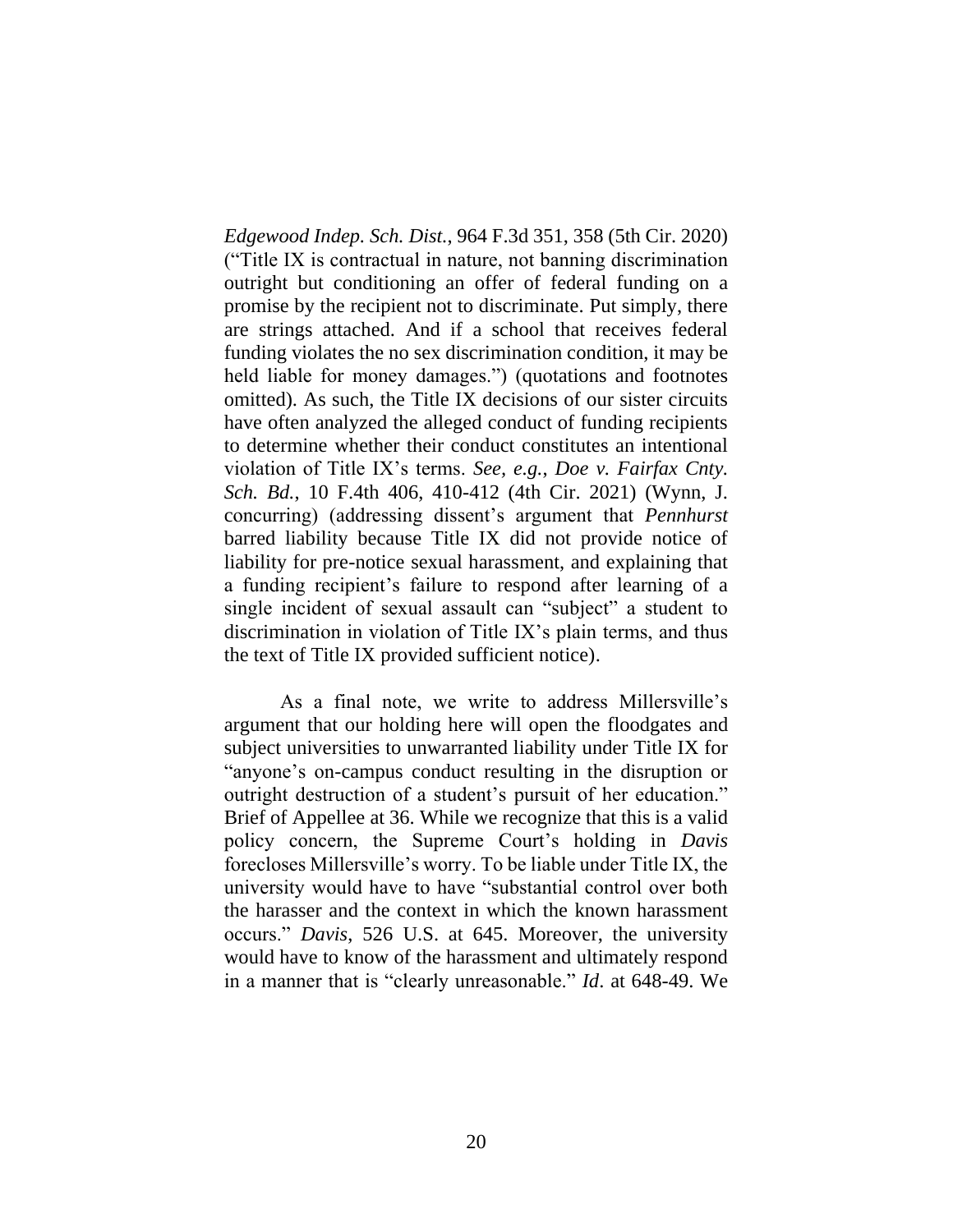do not think it is likely that a university would have substantial control over any random third party who wanders onto an open campus and harasses students, nor it is likely that a university would have substantial control over all aspects of a campus which is open to the public. *Id*. at 649 ("A university might not, for example, be expected to exercise the same degree of control over its students that a grade school would enjoy."). Even if the university had such control, however, if the university is not made aware of the third-party harassment or responds in a manner that is not clearly unreasonable, it will not face liability. Put simply, there is a high bar to establish liability for deliberate indifference under Title IX, and our holding today does little to lower that bar.

### *B. Summary Judgment Evidence*

Having found that Millersville had adequate notice of liability, we next turn our attention to the other issue raised on appeal: whether the trial court erred in finding that genuine issues of material fact existed for each element of the Halls' deliberate indifference claim. The Halls contend the District Court got this issue right, and that the summary judgment record fully supports the District Court's holding. Millersville disagrees and argues that the summary judgment record supports granting summary judgment in Millersville's favor, because Millersville lacked control over Orrostieta and Karlie's dorm room, and its actions did not constitute deliberate indifference. Moreover, Millersville asserts the District Court should not have even decided this issue and should have stopped its opinion as soon as it concluded that Millersville lacked notice of liability.

To prevail on their Title IX claim, the Halls must show: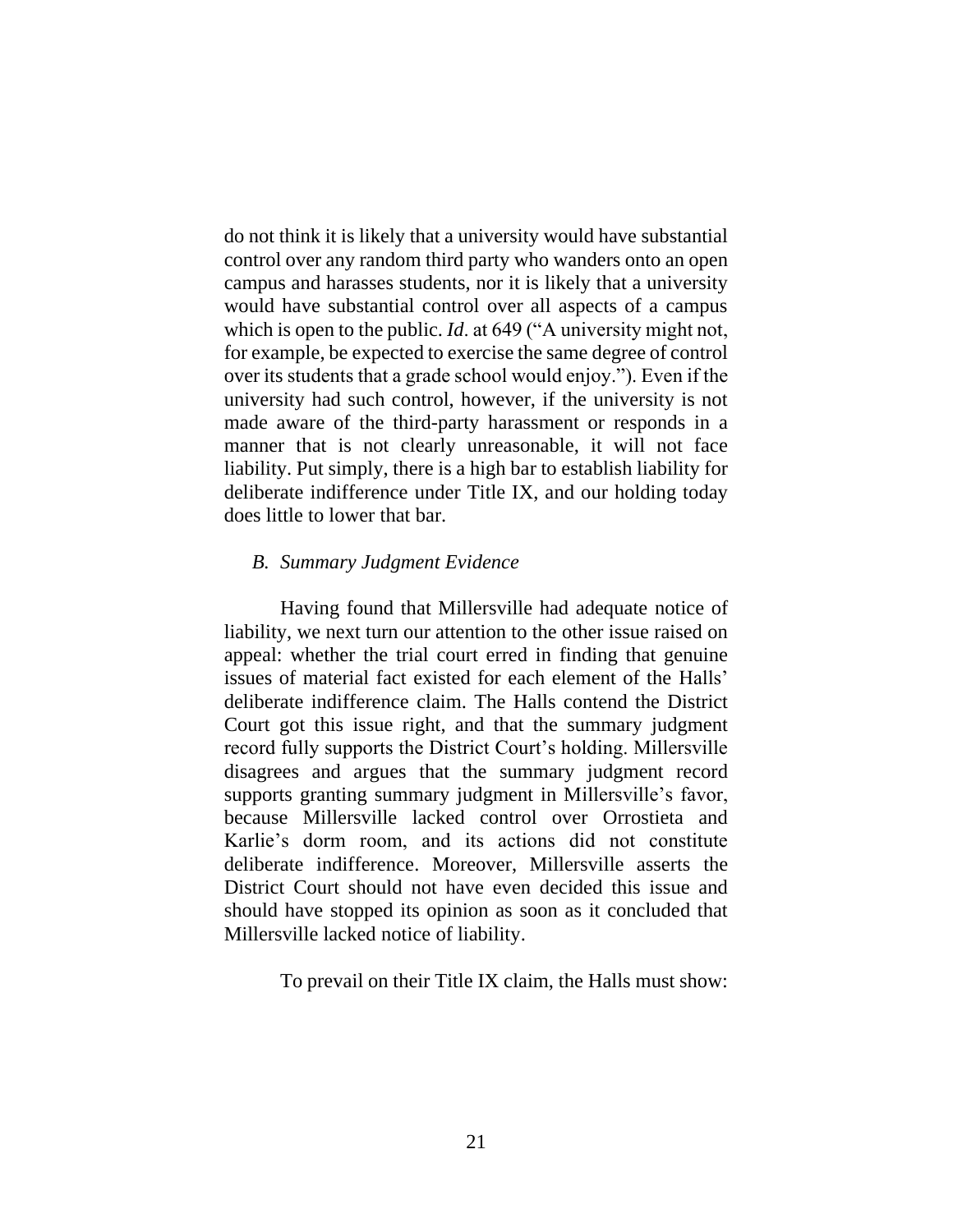1) Millersville received federal funds;

2) sexual harassment occurred;

3) Millersville exercised substantial control over the harasser and the context in which the harassment occurred;

4) Millersville had actual knowledge of the harassment;

5) Millersville was deliberately indifferent to the harassment; and

6) the harassment was so severe, pervasive, and objectively offensive that it deprived Karlie Hall of her access to the educational opportunities or benefits provided by the school.

*See Davis*, 526 U.S. at 645-650. Here, there is no question that Millersville receives federal funding and that Orrostieta's conduct constituted sexual harassment, and neither party claims otherwise. Brief of Appellee, 20 n. 16. Accordingly, to defeat Millersville's motion for summary judgment, the Halls needed to show there were genuine issues of material fact as to the remaining elements. We find that the Halls have done so.

## i. Millersville's Control over Orrostieta and Bard Hall

To start, we find there is sufficient evidence in the record to raise a genuine issue of material fact as to whether Millersville exercised substantial control over Orrostieta and the context in which Karlie's harassment occurred. The record shows that Millersville maintained guest policies for its dormitories, which put rules in place for when guests like Orrostieta were allowed to stay overnight in Millersville's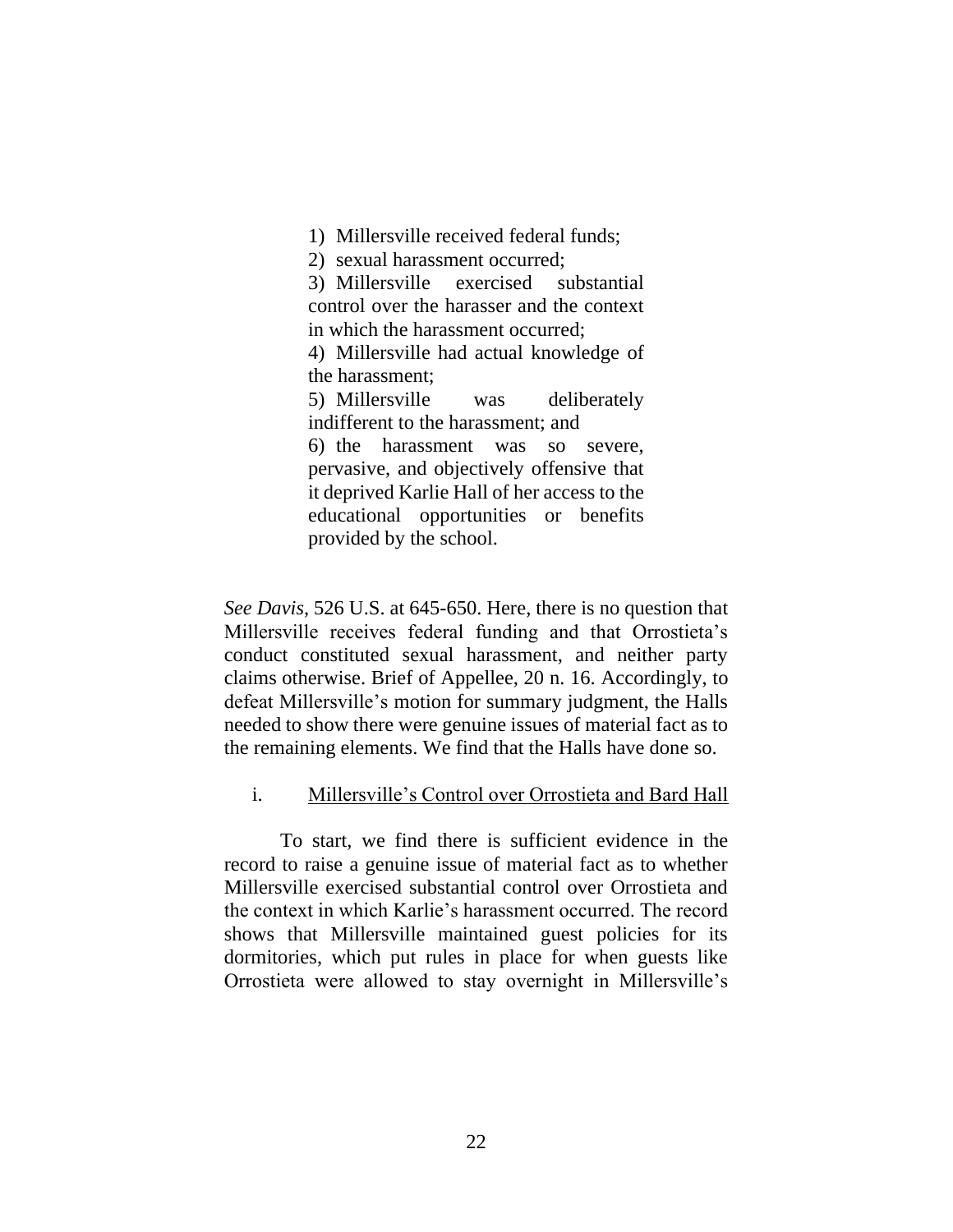dorms.<sup>2</sup> Moreover, the record reveals that Millersville relied on these policies to justify exercising some control over Orrostieta when removing him from Bard Hall on multiple occasions: once after Karlie stated she wanted Orrostieta to leave on October  $5<sup>th</sup>$ , and again after he was caught on campus with Karlie during her winter break. The record further discloses that Millersville had the ability to issue "No Trespass Orders" to keep third parties off of its campus, though the efficacy of such orders is in dispute.

Nevertheless, Millersville argues that it is entitled to summary judgment on this element because Orrostieta's status as a non-student meant Millersville lacked jurisdiction over him, and thus he could not be subjected to formal disciplinary action. This argument misses the mark. Whether Millersville had control over Orrostieta is not a limited inquiry into

<sup>2</sup> We recognize the record shows that Orrostieta may have bypassed these policies on previous occasions, given that Karlie had allowed him to enter through a rear entrance. Nothing in the record shows that Orrostieta entered through that rear entrance on October  $4<sup>th</sup>$ , or the night Karlie was murdered, however. Moreover, while this evidence may cut against the Hall's claim that Millersville maintained control over Orrostieta and the context of Karlie's harassment, it alone does not convince us that summary judgment for Millersville is proper. Our purview is to determine if there is a genuine dispute of material fact on an issue, not to weigh the evidence and act as a fact finder. *Boyle v. Cnty. of Allegheny Pennsylvania*, 139 F.3d 386, 393 (3d Cir. 1998) As there is evidence suggesting Millersville had control, this issue is best left for the jury.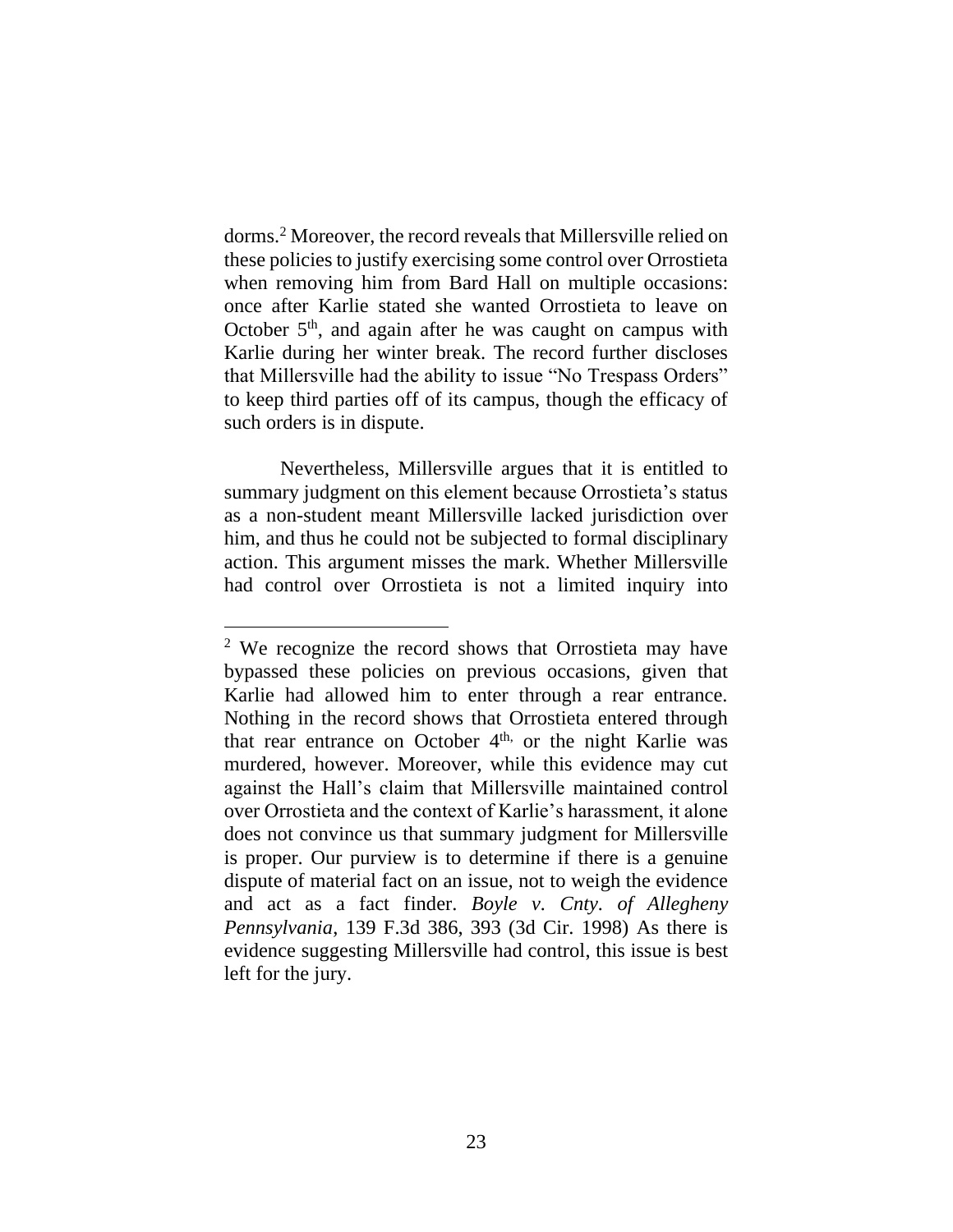Millersville's *formal* disciplinary authority, but a broader examination of the degree of control Millersville had over him and its ability to "take remedial action." *Davis*, 526 U.S. at 644. Even assuming that formal disciplinary authority is required, however, we cannot find in Millersville's favor. Millersville relied on its own policies to remove Orrostieta on two separate occasions, and it had the authority to issue a "No Trespass Order," which Millersville admits "can be issued against anyone, and is meant to prevent the individual in question from accessing a specified location or the entire campus." Brief of Appellee at 45. Given these facts, we conclude there is at least a genuine issue of material fact as to Millersville's control over Orrostieta.<sup>3</sup>

Millersville also asserts that it is entitled to summary judgment on this element because it lacked control over the context of Karlie's harassment, since it occurred in her private dorm room. As to this argument, we agree with the District Court. This case does not concern Karlie's privacy; it concerns the control Millersville had over the context of Karlie's harassment. Here, the record is replete with evidence sufficient

<sup>&</sup>lt;sup>3</sup> In its briefing, Millersville recognizes that Title IX liability may arise in situations involving visiting speakers, visiting athletes, and other third parties who are "official guests of the school or college, or otherwise on the premises for a schoolrelated purpose." Brief of Appellee at 31. This admission further cuts against Millersville's argument that it lacked control over Orrostieta due to a lack of formal disciplinary authority. We fail to see how a school's formal disciplinary authority could extend to these parties, who are neither employees nor students of the school, but at the same time fail to extend to a third party guest of a student.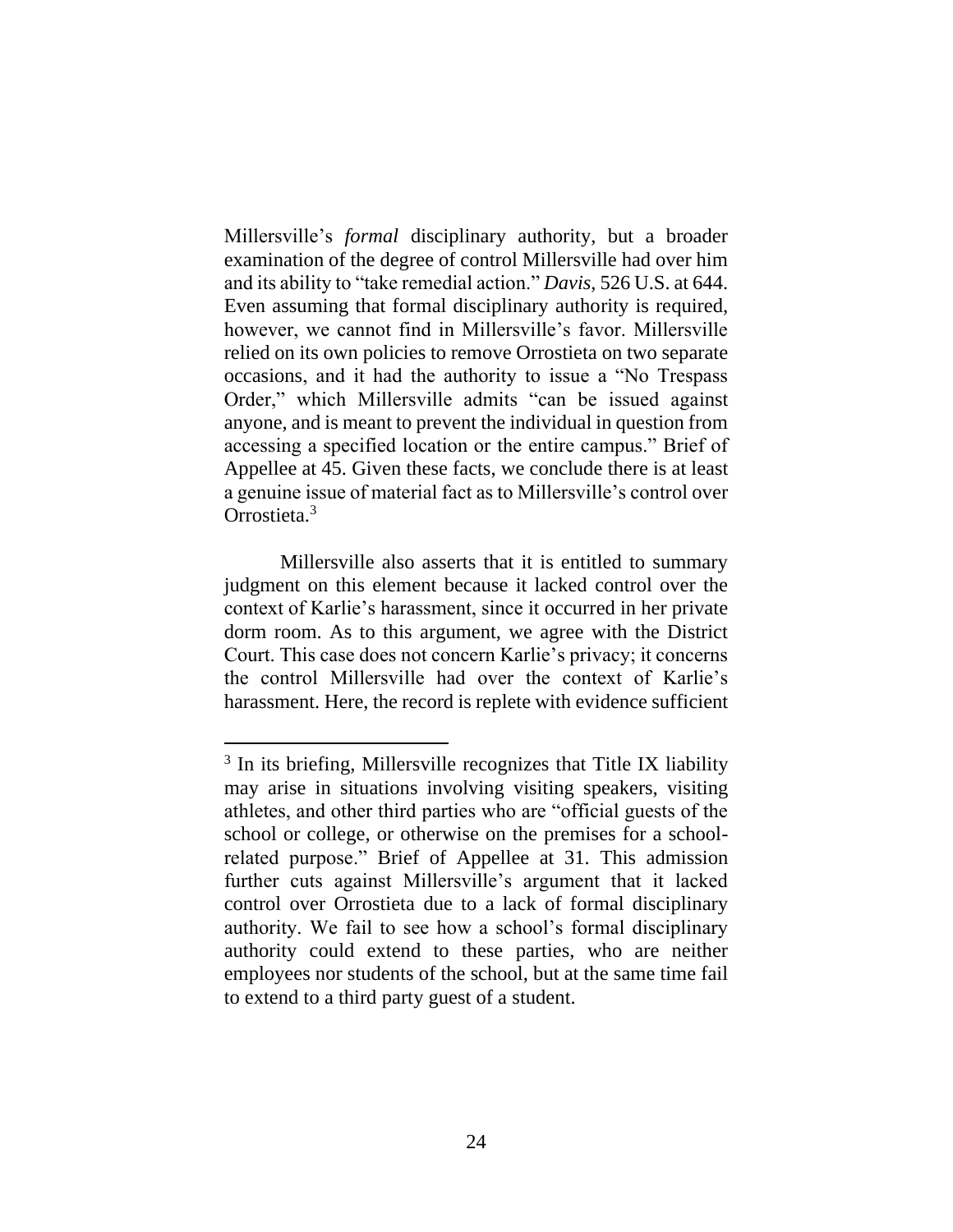to raise a genuine issue of fact as to Millersville's control over its campus, which includes Karlie's dorm room in Bard Hall.

Additionally, Millersville cites to *Swanger v. Warrior Run Sch. Dist.*, 346 F. Supp. 3d 689 (M.D. Pa. 2018) to support its argument that the control needed to establish a deliberate indifference claim under Title IX is a causation requirement not met in this case. We disagree. The causation requirement mentioned in *Swanger* is nothing more than a restatement of the Supreme Court's holding in *Davis*. *Id*. at 705-06. Moreover, the holding in *Swanger* was not based on causation, but was instead based on the district court's conclusion that the school district in *Swanger* had acted in a manner that was not clearly unreasonable. *Id*. at 706. In short, *Swanger* does not change our analysis or alter our consideration of the record, which we must construe in the Halls' favor, and which we find demonstrates a genuine dispute of material fact as to Millersville's control over Orrostieta and the context of Karlie's harassment.<sup>4</sup>

<sup>4</sup> We similarly disagree with Millersville's claim that "it is impossible to infer any causal connection between the October 4 events . . . and Karlie's murder," as well as Millersville's tacit attempt to shift the blame to Jeanette Hall for failing to notice Karlie's abuse while Orrostieta lived with Karlie. Brief of Appellee at 46. Millersville seems to think the discussion of causation in *Swanger* means that Millersville could only face liability if its actions were the direct cause of Karlie's murder. This is an incorrect understanding of Title IX. Millersville may face liability under Title IX for deliberate indifference that results in a student being excluded from participation in, being denied the benefits of, or being subjected to discrimination under its programs. 20 U.S.C. § 1681(a). The question is thus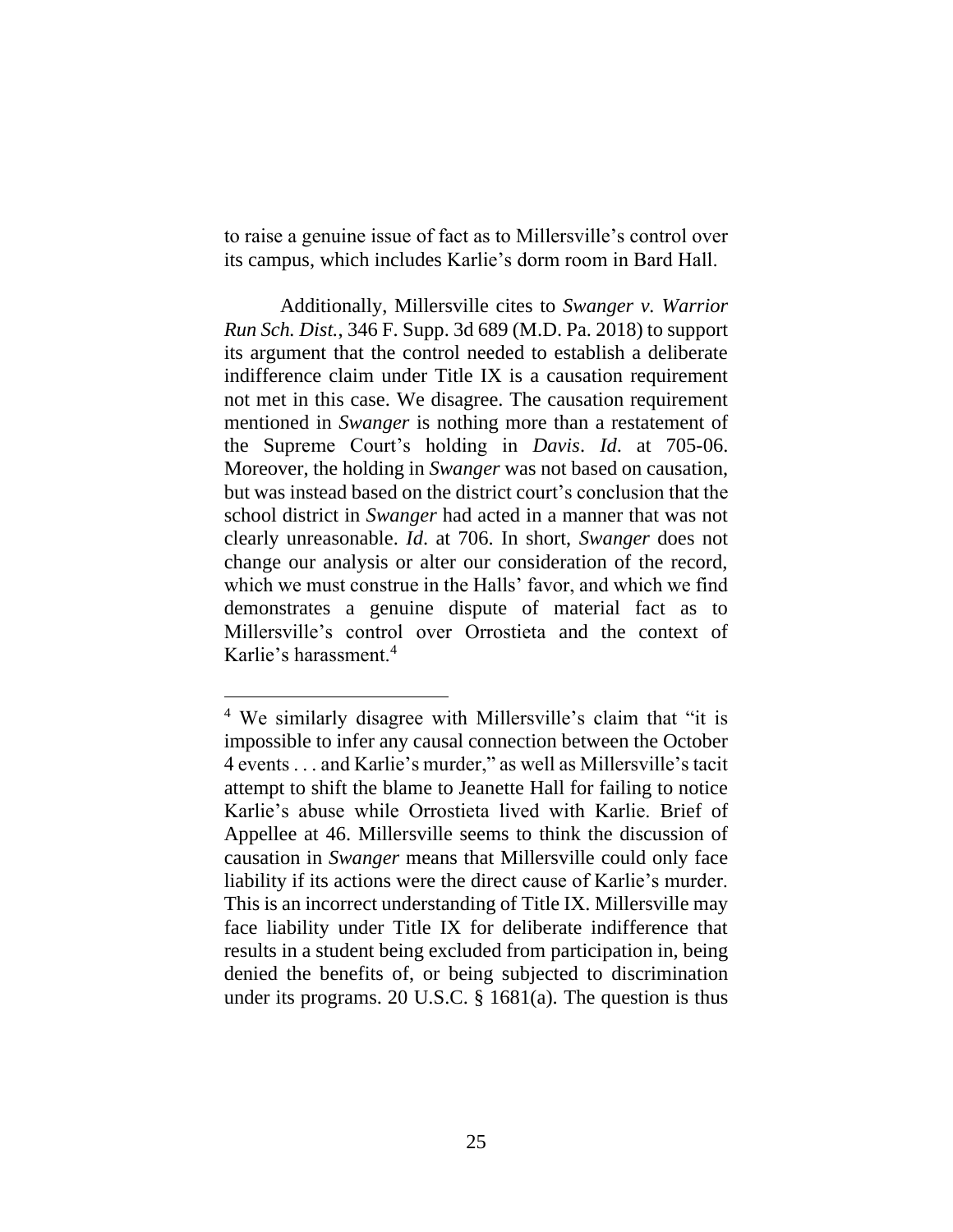### ii. Actual Notice

The record also leads us to conclude that there is a genuine issue of fact as to whether Millersville had actual notice of Karlie's harassment. To establish liability for deliberate indifference under Title IX, a plaintiff must show that an "appropriate person" had actual notice of harassment. *Gebser*, 524 U.S. at 290. An appropriate person is "at a minimum, an official of the recipient entity with authority to take corrective action to end the discrimination." *Id*. Moreover, this Court has held that an educational institution has actual notice of harassment if the institution "knows the underlying facts, indicating sufficiently substantial danger to students, and was therefore aware of the danger." *Bostic v. Smyrna Sch. Dist.*, 418 F.3d 355, 361 (3d Cir. 2005) (quoting 3C Fed. Jury Prac. & Instr. § 177.36 (5th ed. 2001)). Here, based on the record before us, we find that a jury could reasonably conclude that appropriate persons at Millersville had actual notice of Karlie's harassment.

In particular, the record shows that the abuse and danger Karlie faced from Orrostieta were reported to several persons at Millersville who had some authority to take corrective action

not whether Millersville's alleged deliberate indifference caused Karlie's murder, but whether its deliberate indifference to her harassment resulted in her being excluded from participation in, denied the benefits of, or subjected to discrimination under Millersville's education program. Given the record, we conclude that it is, in fact, possible for a jury to infer such a connection.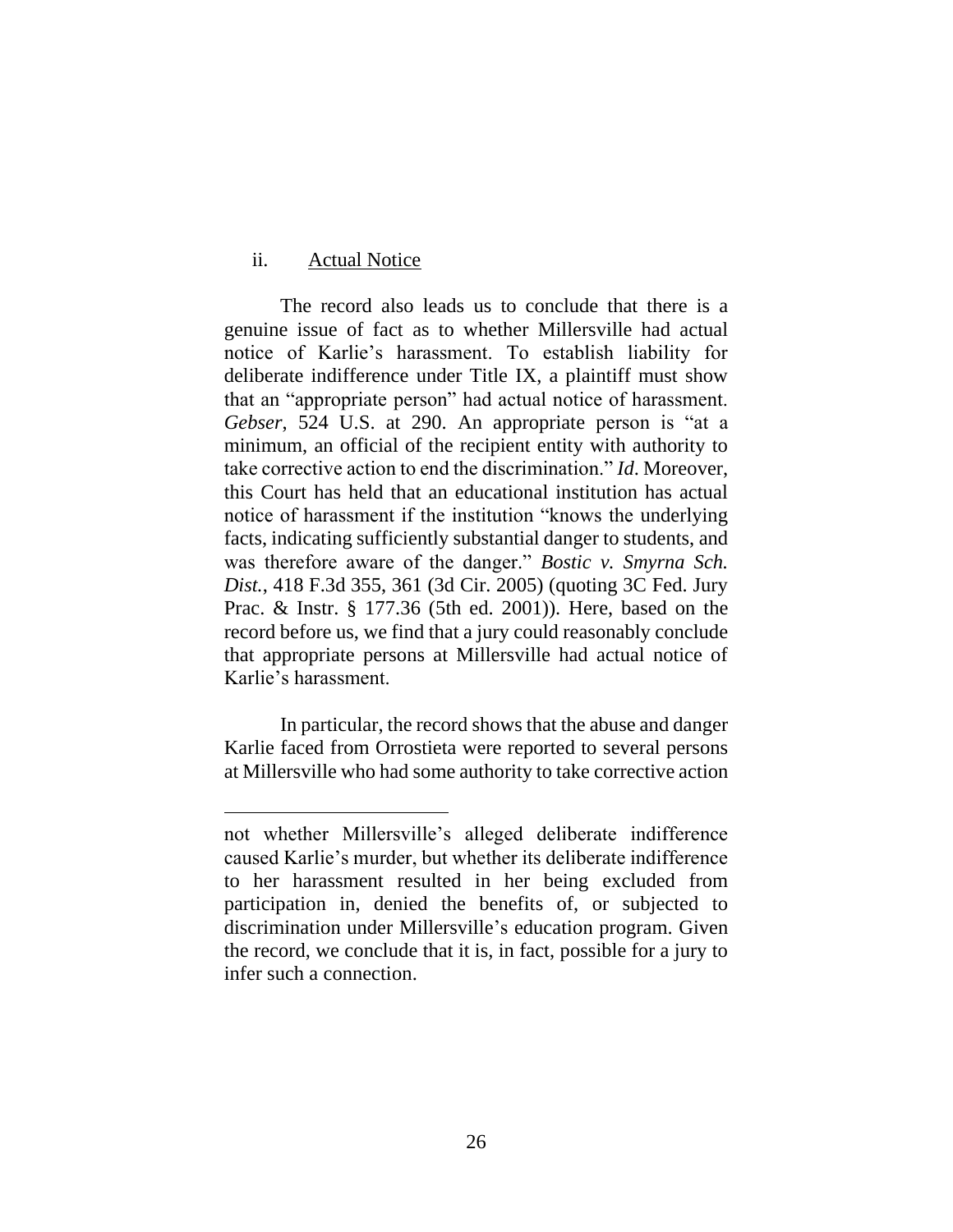in this case. For starters, Karlie's harassment was reported to, and by, her resident assistant Sara Wiberg, who described Karlie's harassment in the report she drafted after the October 4<sup>th</sup> incident. This report stated that Wiberg heard Karlie "scream and yell 'ow'" and that when Orrostieta answered the door, he admitted that things between him and Karlie "got a little physical." District Court Docket No. 147-11. Wiberg's report was sent to Millersville's Deputy Title IX Coordinator, who had the responsibility to investigate reports of sexual misconduct, and who was required under Millersville's Title IX policy to ensure the report was received by Millersville's Title IX Coordinator. The report also was received by Millersville's Area Coordinator, Alison Sehl, who was similarly required under Millersville's Title IX policy to forward the report to the Title IX Coordinator and ensure it was received. In addition, after Tina Flexer informed her mother of Karlie's abuse, Renea Flexer called Millersville Police Department, Millersville Counseling, and Area Coordinator Alison Sehl about Karlie. During these calls, Renea conveyed that Karlie had been injured in a domestic assault with Orrostieta and that she had a visible black and blue eye. Viewing these facts in the light most favorable to the Halls, we cannot agree with Millersville that it is entitled to summary judgment on this element. These facts at least establish a genuine dispute as to whether Millersville had actual notice, if not prove that Millersville had notice as a matter of law.

### iii. Deliberate Indifference

The next element of the Halls' deliberate indifference claim we consider is whether Millersville University was deliberately indifferent to Karlie's harassment. In *Davis*, the Supreme Court expounded upon the deliberate indifference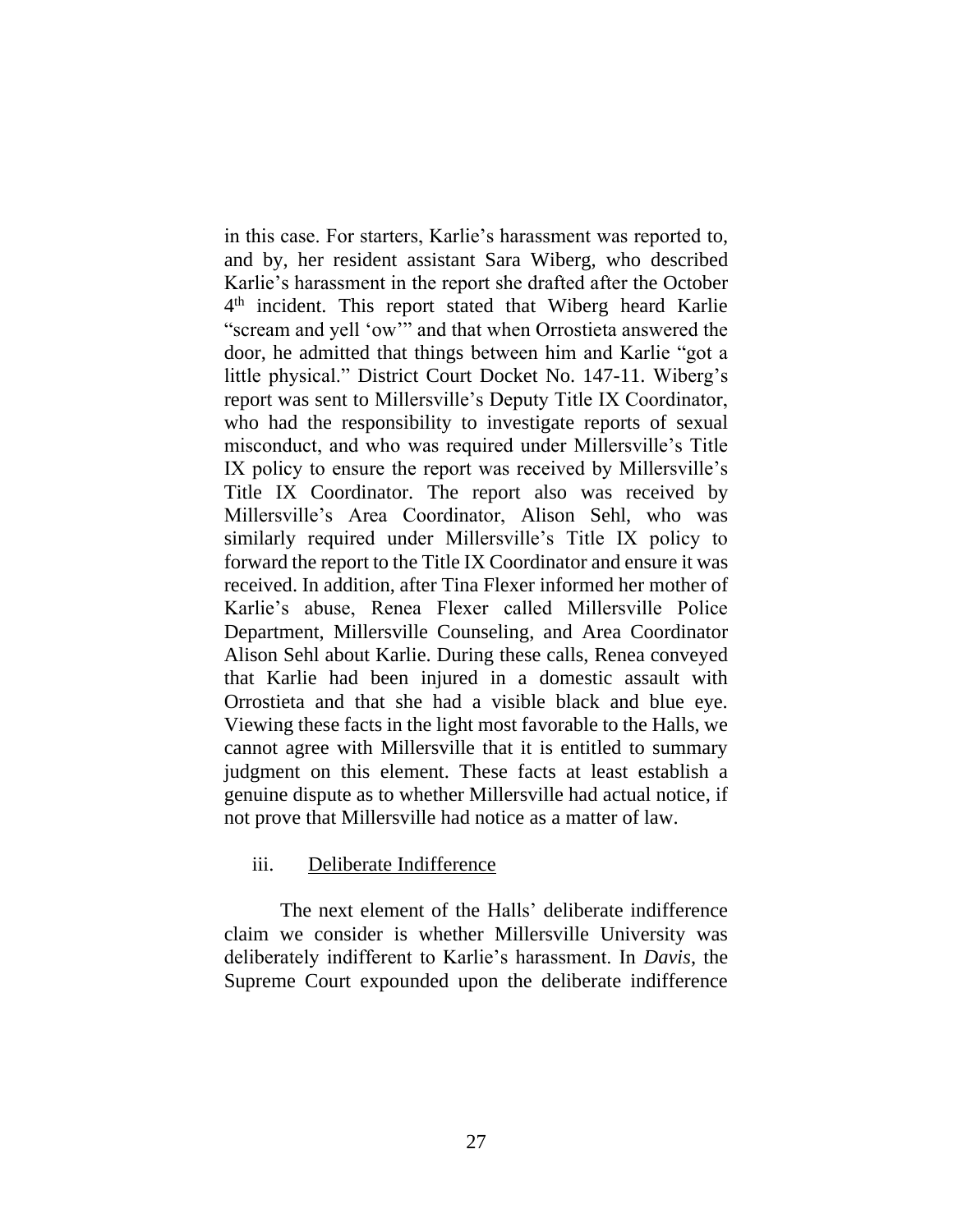standard explaining that it is not a mere reasonableness standard and that to avoid liability a funding recipient must simply respond to known harassment in a manner "that is not clearly unreasonable." *Davis*, 526 U.S. at 649. Here, the record leads us to conclude there is at least a genuine issue of fact as to whether Millersville's conduct constituted deliberate indifference.

The record shows that after receiving Wiberg's report, neither Millersville's Deputy Title IX Coordinator nor its Area Coordinator ensured the report was received by Millersville's Title IX Coordinator, as they were required to do under Millersville's own Title IX policy. Moreover, the record reveals Millersville did not reach out to Karlie after the October 4<sup>th</sup> incident, and that it did not take any action in response to Renea's calls other than to tell her nothing could be done without a complaining witness. Certainly, Millersville's inaction in response to these reports raises a genuine issue of fact best left for a jury.

Despite this, Millersville maintains there is no question of fact on this element. First, Millersville contends that it did not just do "nothing" in response to Karlie's abuse because the night of the October  $4<sup>th</sup>$  incident Wiberg got Orrostieta out of Karlie's room. Brief of Appellee at 44. Second, Millersville maintains that its actions in the wake of Wiberg's report and Renea Flexer's calls were mere negligence or bureaucratic inaction, which cannot amount to deliberate indifference. Millersville's arguments are unpersuasive. Though Wiberg's removal of Orrostieta the night of October 4<sup>th</sup> "took care of the immediate problem," Brief of Appellee at 44, we cannot say this alone establishes Millersville's response to Karlie's abuse was not clearly unreasonable as a matter of law. A reasonable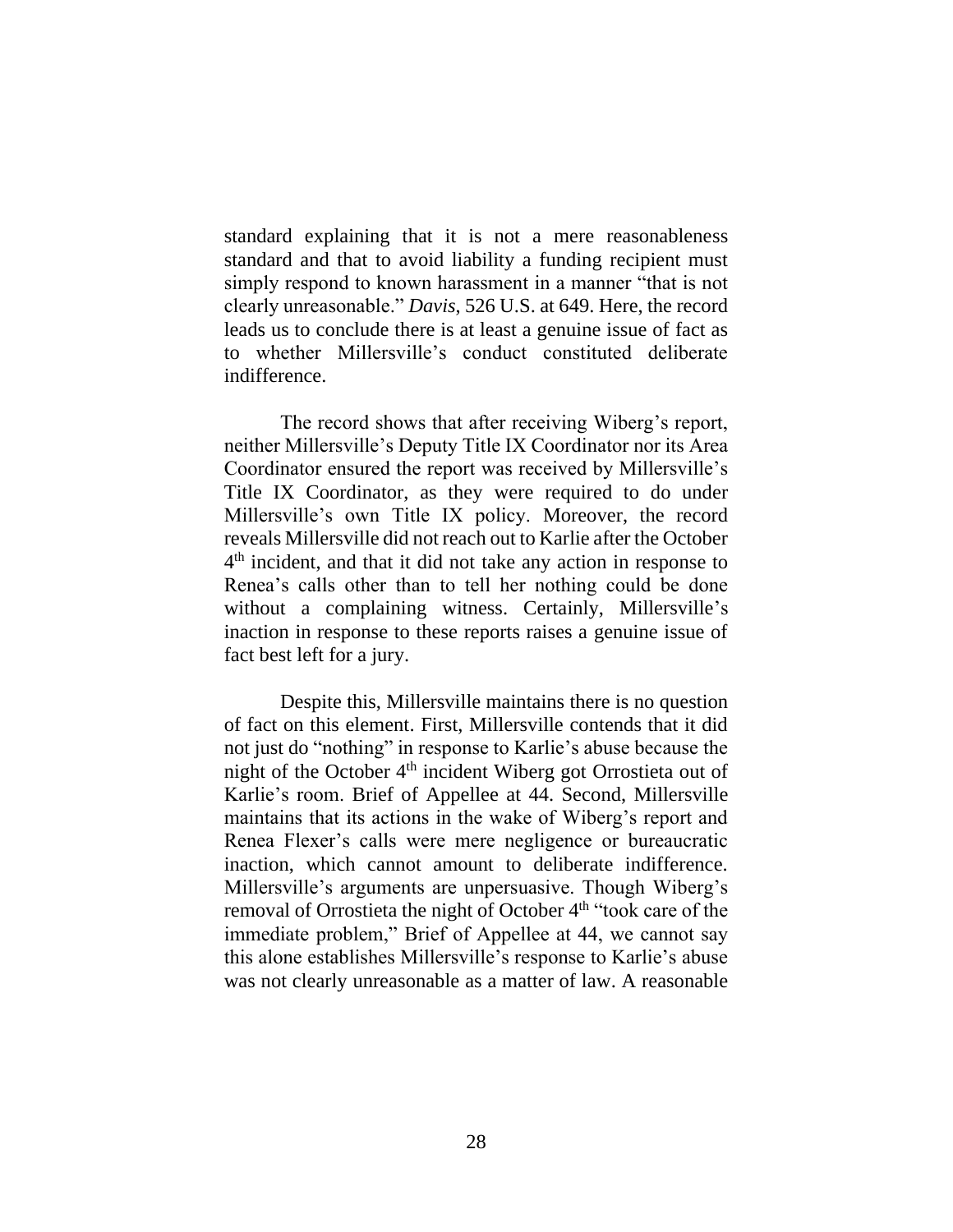jury could still conclude Millersville acted with deliberate indifference due to its inaction in response to Wiberg's subsequent incident report or Renea Flexer's calls, as well as its failure to generate a police report regarding Orrostieta's removal until after Karlie's death.

Nor can we conclude that Millersville's response to Karlie's harassment constituted mere negligence or bureaucratic inaction. Millersville's Deputy Title IX Coordinator Ron Wiafe admits that after receiving Wiberg's report, he did not follow Millersville's own Title IX policy and forward the report to the Title IX coordinator. Instead, Wiafe made the decision to not report the October 4<sup>th</sup> incident to the Title IX Coordinator and simply filed Wiberg's incident report away. Similarly, Millersville's Area Coordinator Alison Sehl admits that after receiving Wiberg's incident report, she neither forwarded it to the Title IX Coordinator nor discussed the report with anyone until after Karlie's murder. And, as previously explained, after Millersville Police Department, Millersville Counseling, and Area Coordinator Alison Sehl were separately called by Renea Flexer to discuss Karlie's abuse, each informed Renea that nothing could be done, and each decided to take no further action. When viewed in the light most favorable to the Halls, we simply cannot say this evidence proves that Millersville's response to Karlie's harassment was mere negligence. For the same reasons, we cannot conclude that the conduct of Wiafe, Sehl, and other Millersville personnel in response to reports of Karlie's harassment did not constitute an official decision to not remedy Karlie's harassment. *Gebser*, 524 U.S. at 290. At the very least, this evidence establishes an issue of fact for the jury.

iv. Severity of Karlie's Harassment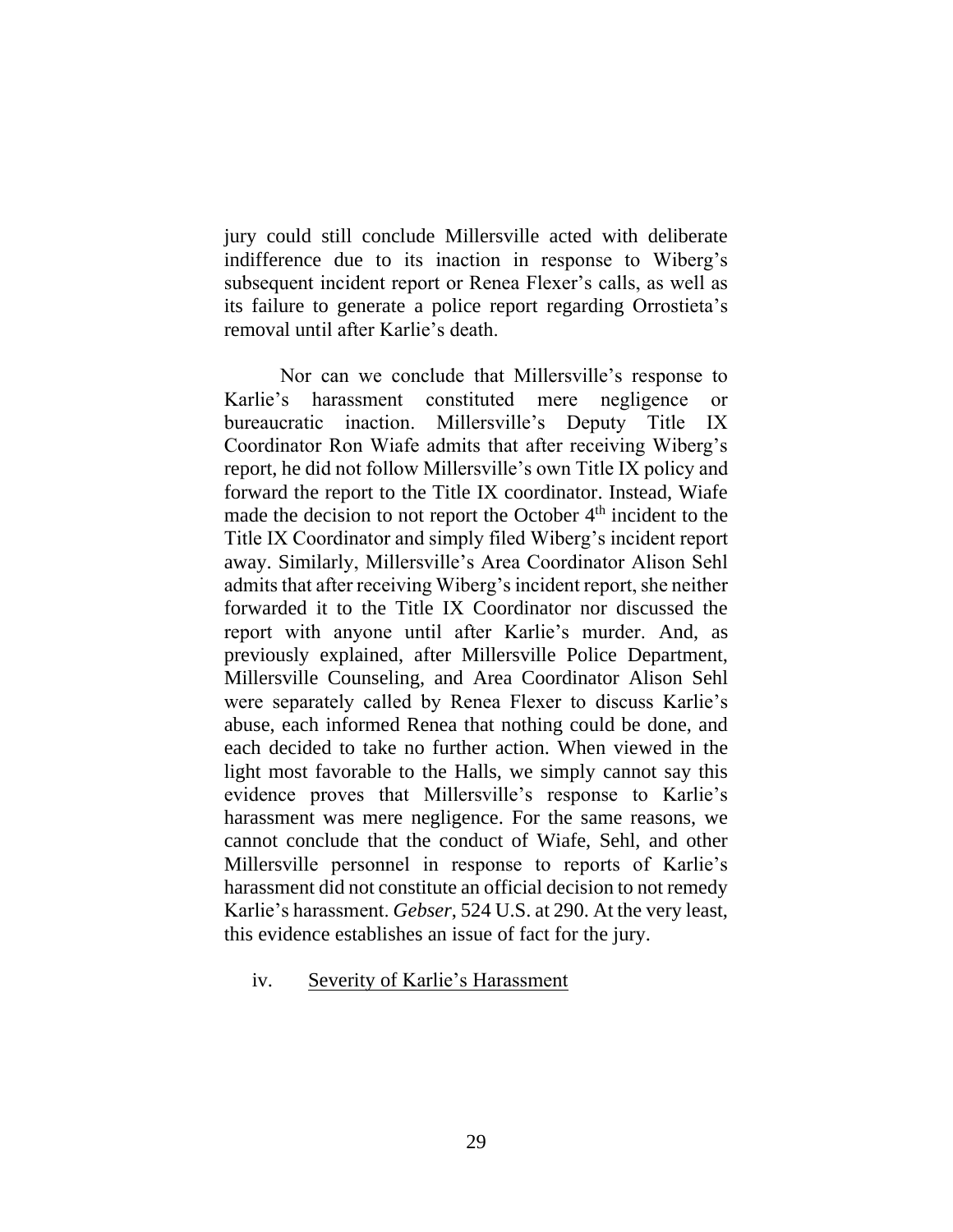The final element of the Halls' deliberate indifference claim we must consider is whether Karlie's harassment was sufficiently severe and pervasive so as to deprive Karlie the benefit of her education. At a minimum, the record here establishes a genuine dispute of fact, as evidence indicates that in the wake of the October  $4<sup>th</sup>$  incident, Karlie rarely left her room and missed class. Additionally, as the District Court correctly pointed out, a jury could consider Karlie's death when evaluating this element. We thus agree with the District Court that, given these facts, a jury could reasonably conclude that Karlie's harassment was sufficiently severe.<sup>5</sup>

\* \* \*

Altogether, our review of the record convinces us that the Halls have satisfied their burden to defeat Millersville's motion for summary judgment, as there are genuine disputes of fact as to each element of the Halls' deliberate indifference claim. As such, we affirm the portion of the District Court's opinion which held that the existence of these genuine disputes precludes summary judgment in Millersville's favor. Nevertheless, because we disagree with the District Court that Millersville lacked notice, we must reverse. Accordingly, the judgment of the District Court for the Eastern District of

<sup>&</sup>lt;sup>5</sup> In a footnote, Millersville asserts that Karlie must have been in good academic standing after her first semester, and the October 4th incident, because she returned to Millersville for her second semester. Brief of Appellee at 10, n.12. While this may be true, it does not establish that Millersville has demonstrated that no issues of material fact exist as to the severity of Karlie's harassment. At most, it is more evidence to be weighed by the jury.